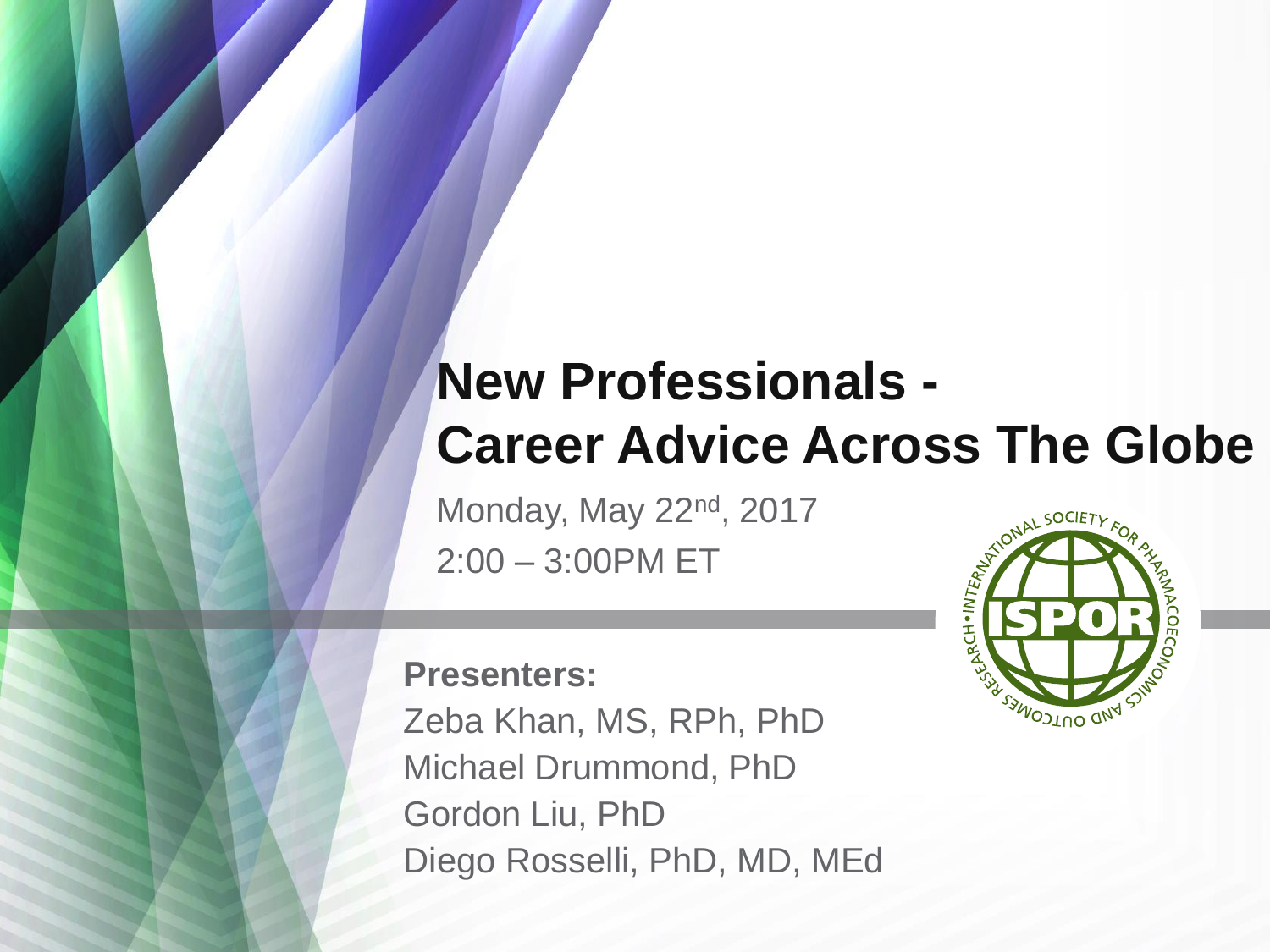### **New Professional Overview**





The ISPOR New Professionals Network is composed of recent graduates from Health Economics and Outcomes Research related programs. The Network is available to former student ISPOR members and any new members who join that possess 3 years or less of experience in the HEOR field. Members will be eligible to renew for two additional years after they join before becoming standard ISPOR members. Current ISPOR members, paying the \$150 Standard membership, are not eligible to downgrade their membership to New Professional.

#### **Mission:**

To continue the development of future HEOR leaders by providing increased awareness, educational opportunities, and professional advancement in the field.

#### **Vision:**

To develop leaders of health economics and outcomes research and help build the workforce across the multiple disciplines of outcomes research.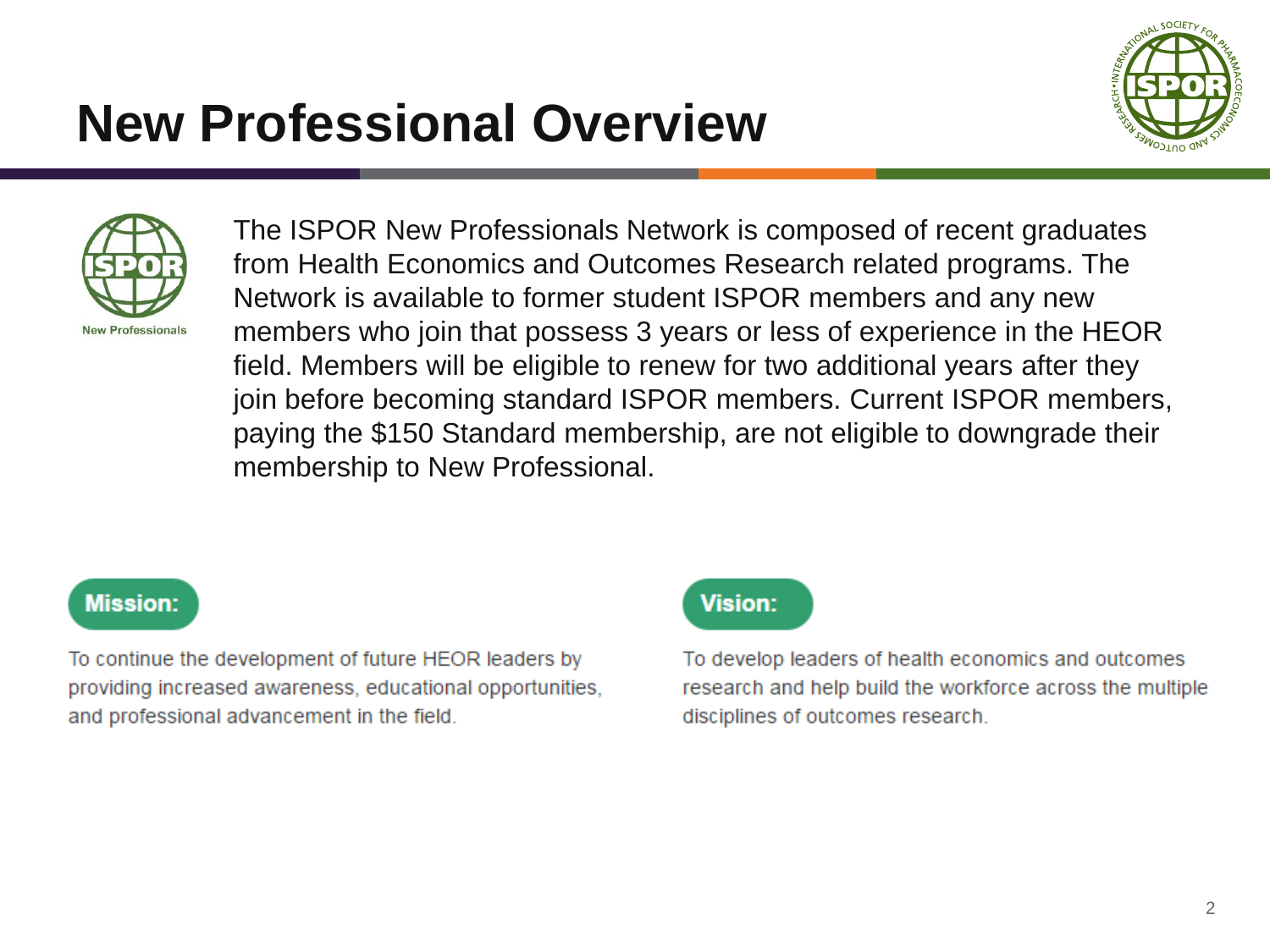

- **This session will be provide an opportunity for New** Professional Members and soon to graduate students to hear good practices and experiences straight from HEOR experts about how to advance within your chosen field and geographic region.
- Upon completion of the presentations there will be ample time for Q&A and Networking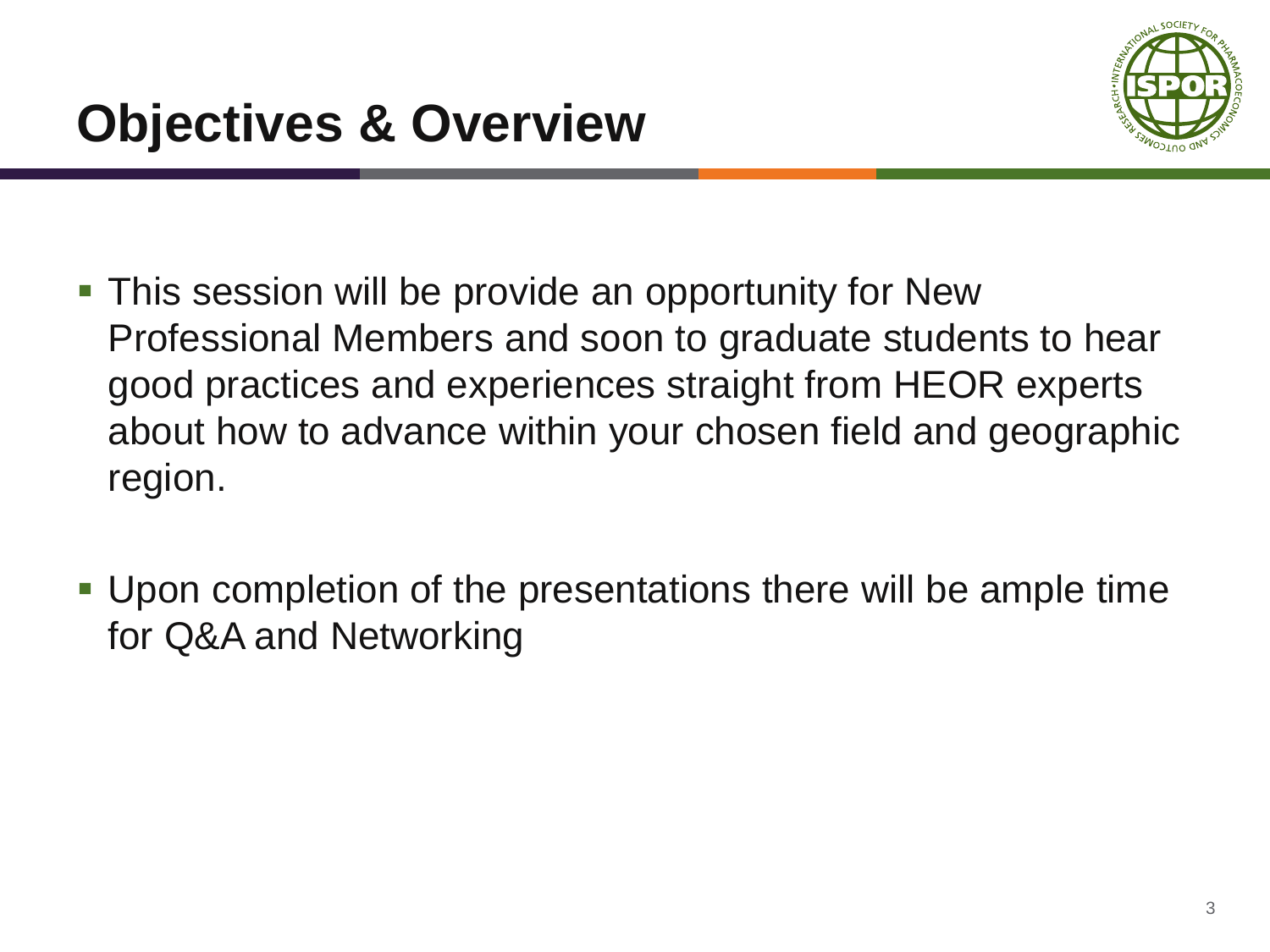### **Career Advice Across the Globe: North America Perspective**

**Presented By:** Dr. Zeba Khan, RPh, PhD Vice President, Celgene Student Network Advisor, ISPOR Treasurer, ISPOR Board of Directors

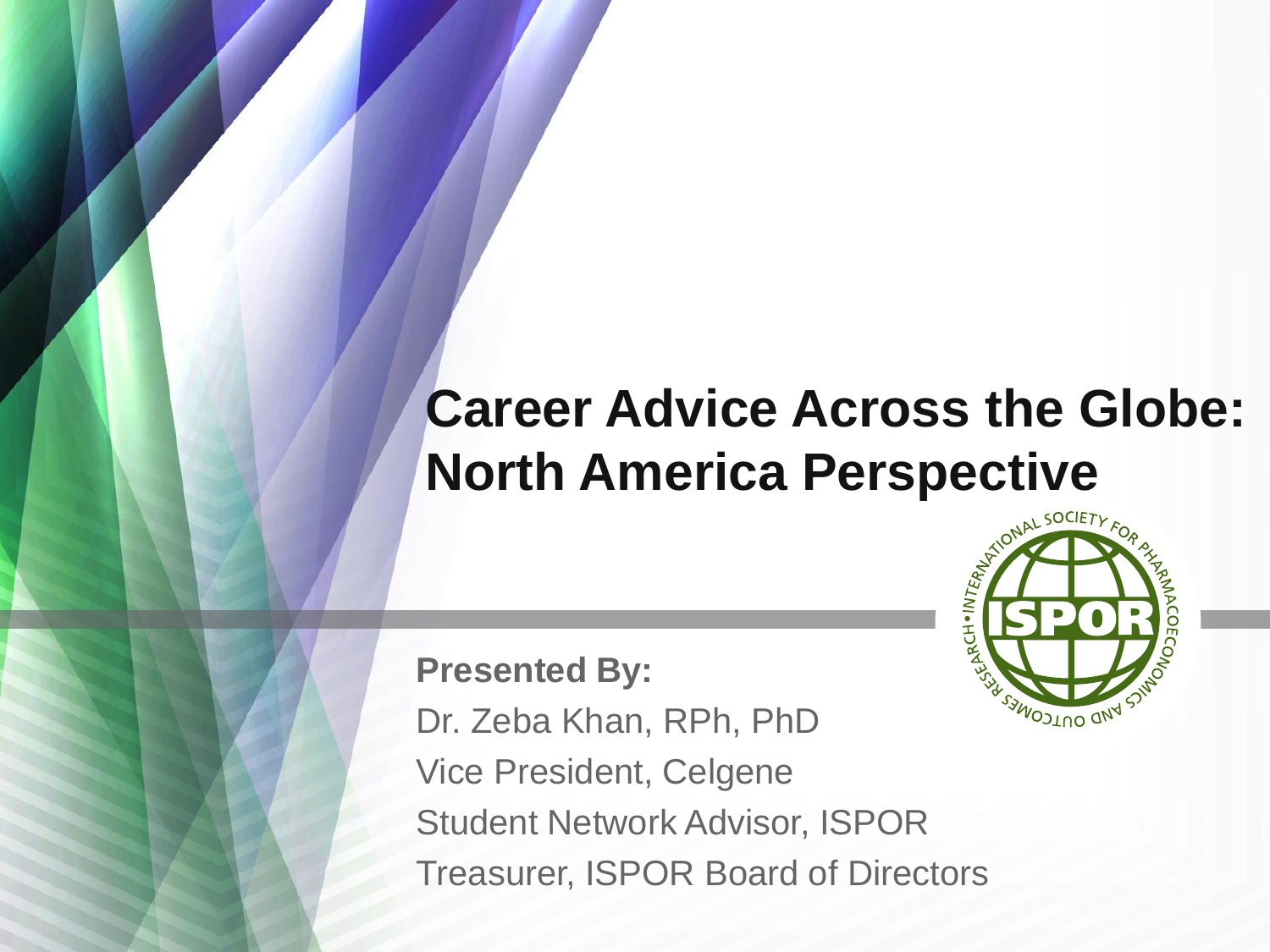# **Career Advice, North America**





Dr. Zeba Khan, RPh, PhD Vice President, Celgene ISPOR Student Network Advisor Treasurer, ISPOR Board of **Directors** 

- **Dr.** Zeba Khan is Vice President of Corporate Responsibility and Global Health Access for Celgene Corporation, a multinational biopharmaceutical company focusing on the discovery, development, and commercialization of treatments for cancer and severe, immune, inflammatory conditions.
- Zeba serves as the Corporate Affairs lead for the Inflammation & Immunology Franchise and is a member of the Corporate Affairs Leadership Team.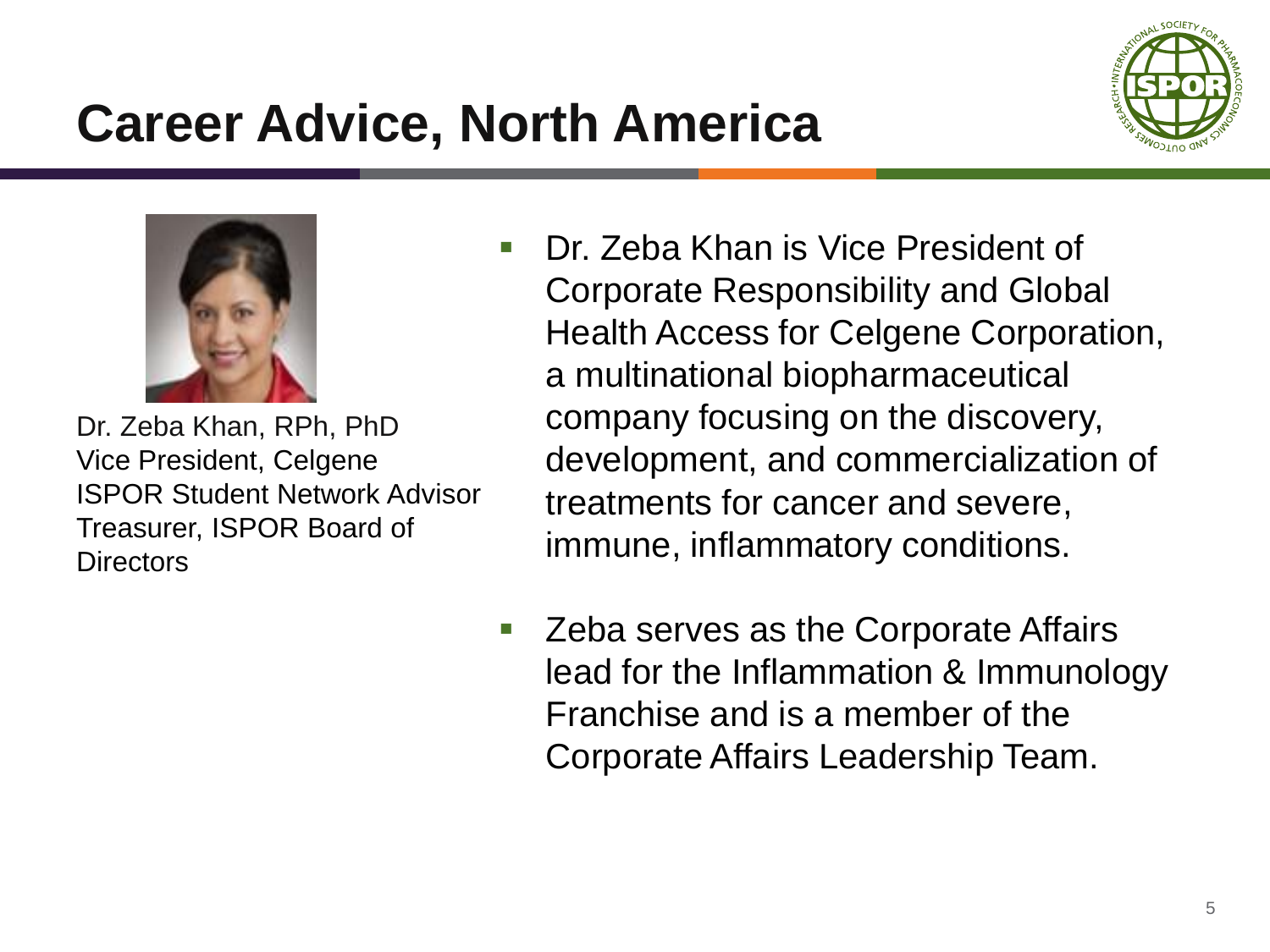

# **How I Chose My Career Path**

- Open-minded
- Flexible
- Challenge yourself at every step
- **Don't be afraid to do something different**
- Get uncomfortable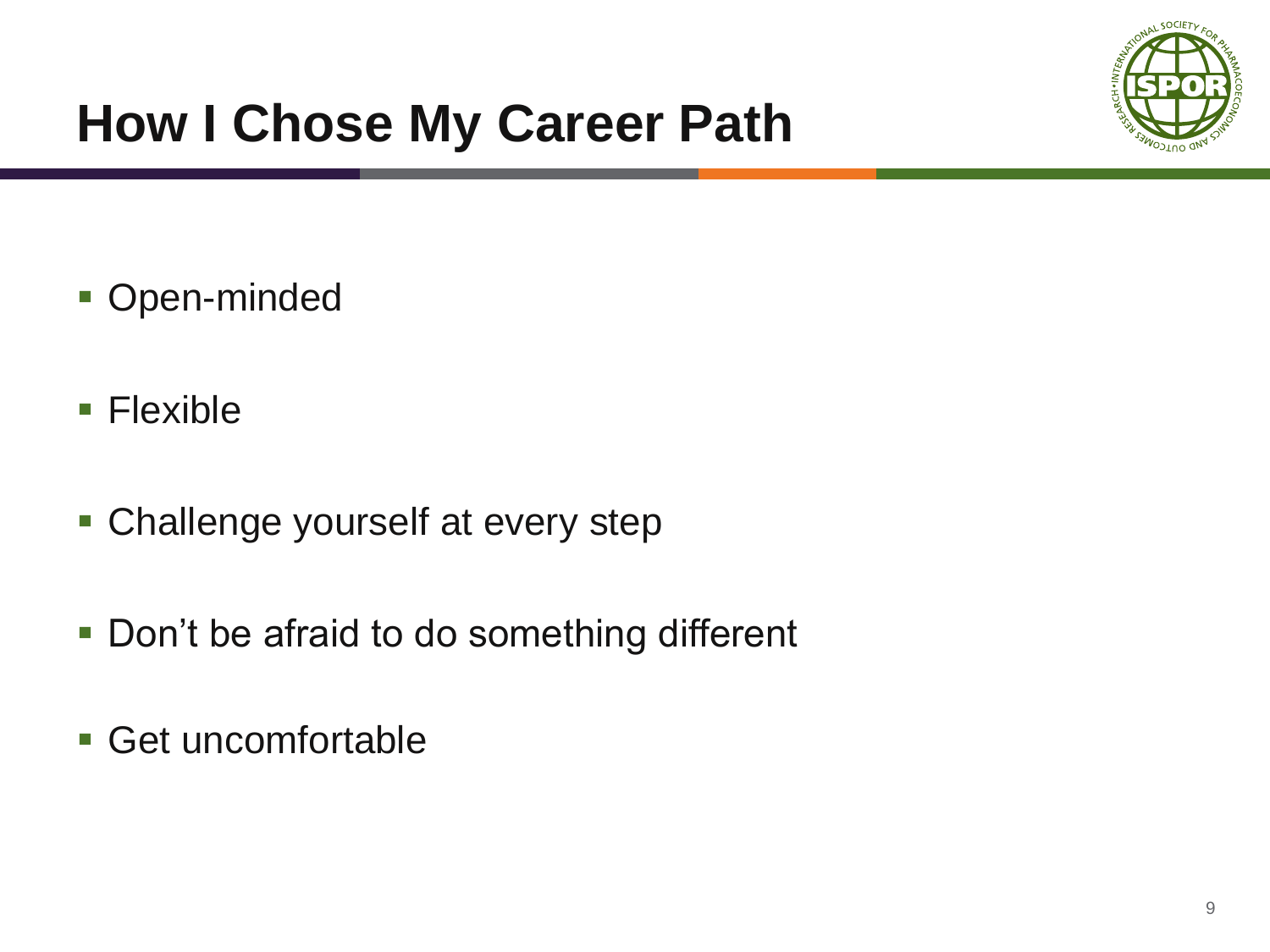#### **Biggest Challenges Facing Early Career HEOR Professionals**



- **How to work with others who do not understand what you do**
- **Collaboration**
- **Working in a matrix environment**
- **Indirect influence**
- Culture
- **Politics**
- **Managing up and across**

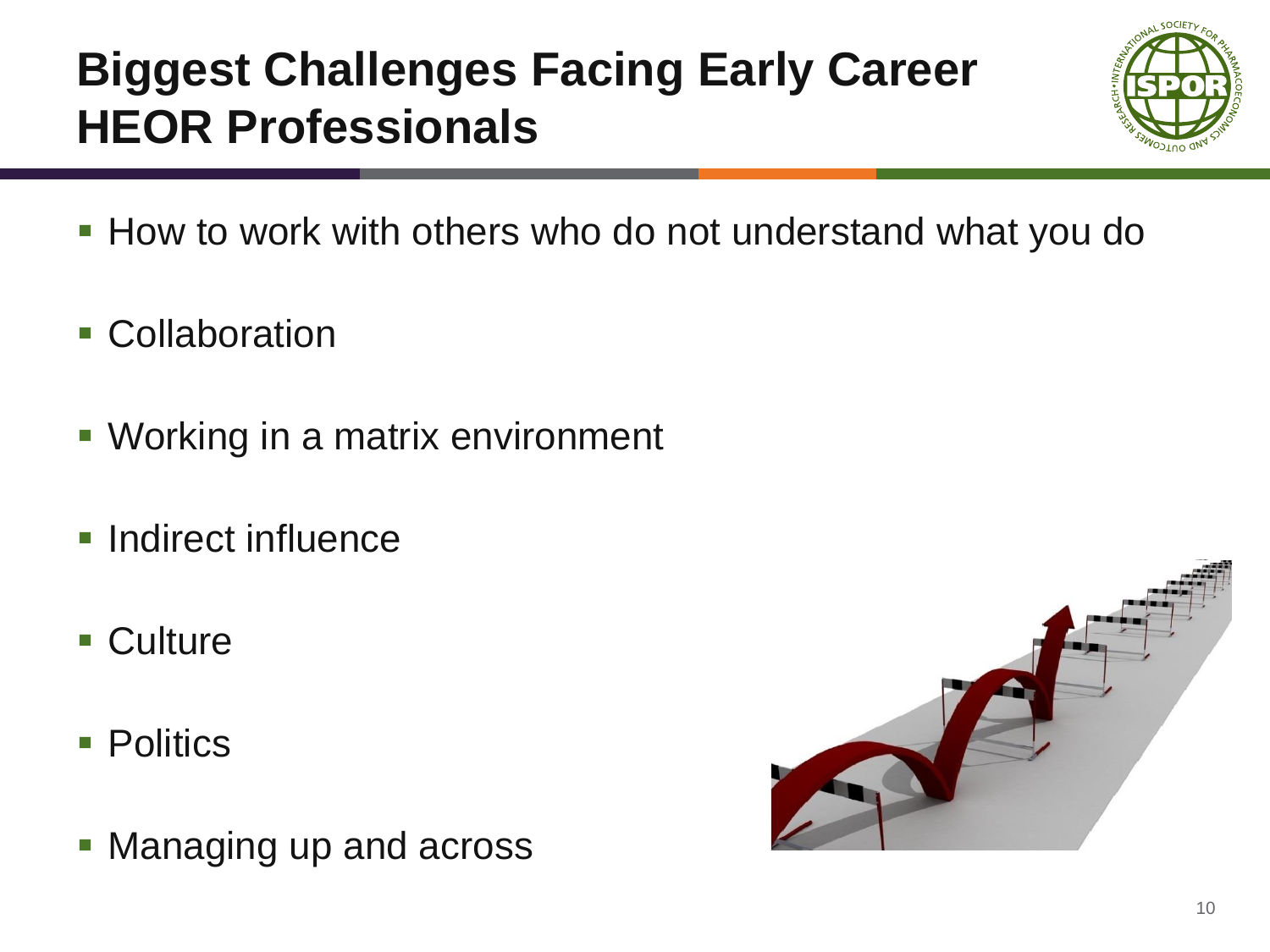# **Overcoming Challenges**



- You are in control of your own destiny
- Start early and engage with different disciplines while you are a student
- **Internships**
- **Volunteer to do a cross-functional project**
- **Listen, Learn, Ask**
- Understand your stakeholder needs
- **-** Don't think only about yourself, think broadly of common goals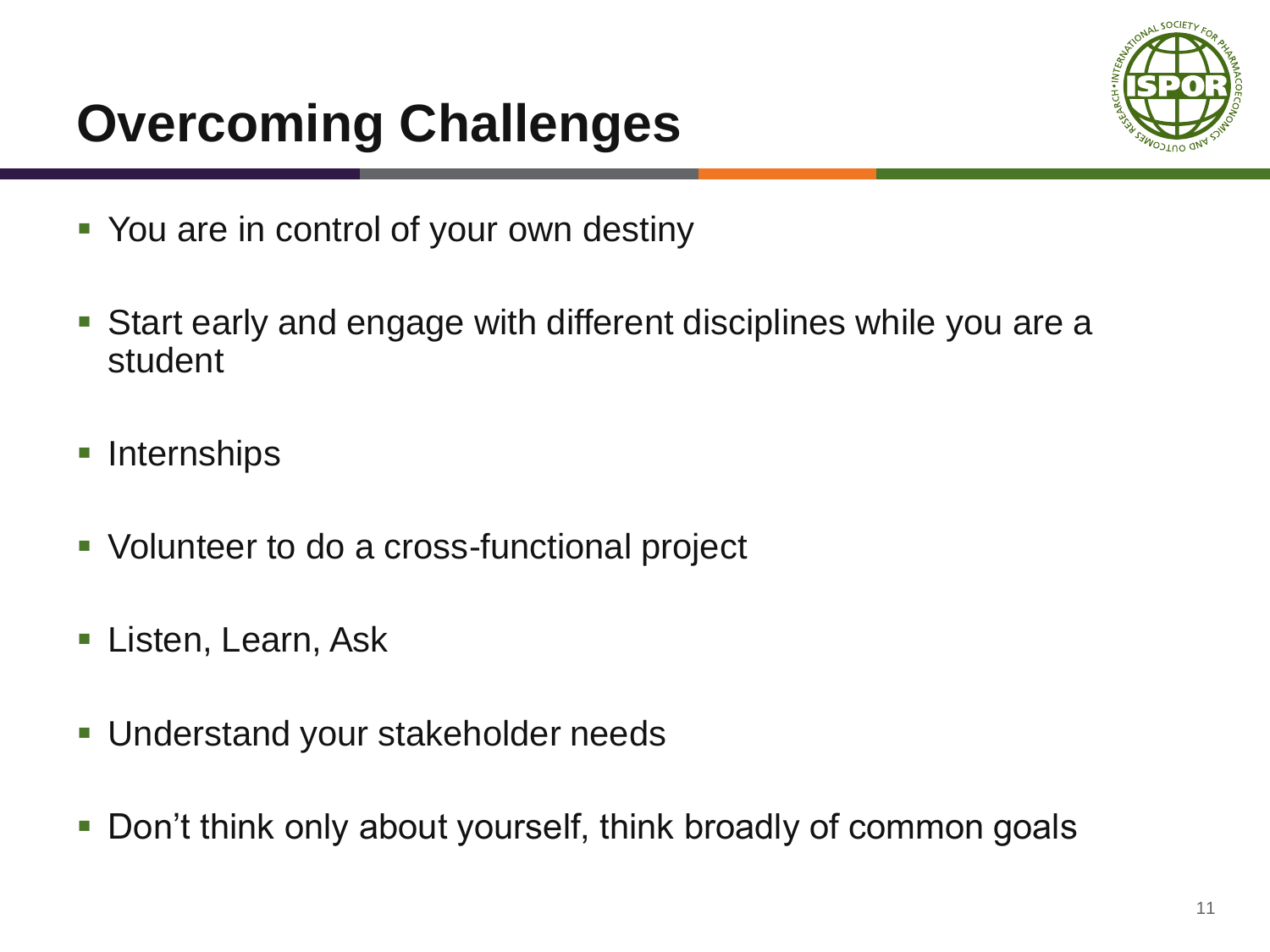

# **My Most Positive Experiences**

- **Special interest groups**
- Taskforces
- **Present as much as possible**
- Publish
- **Network**
- **Volunteer**
- Get involved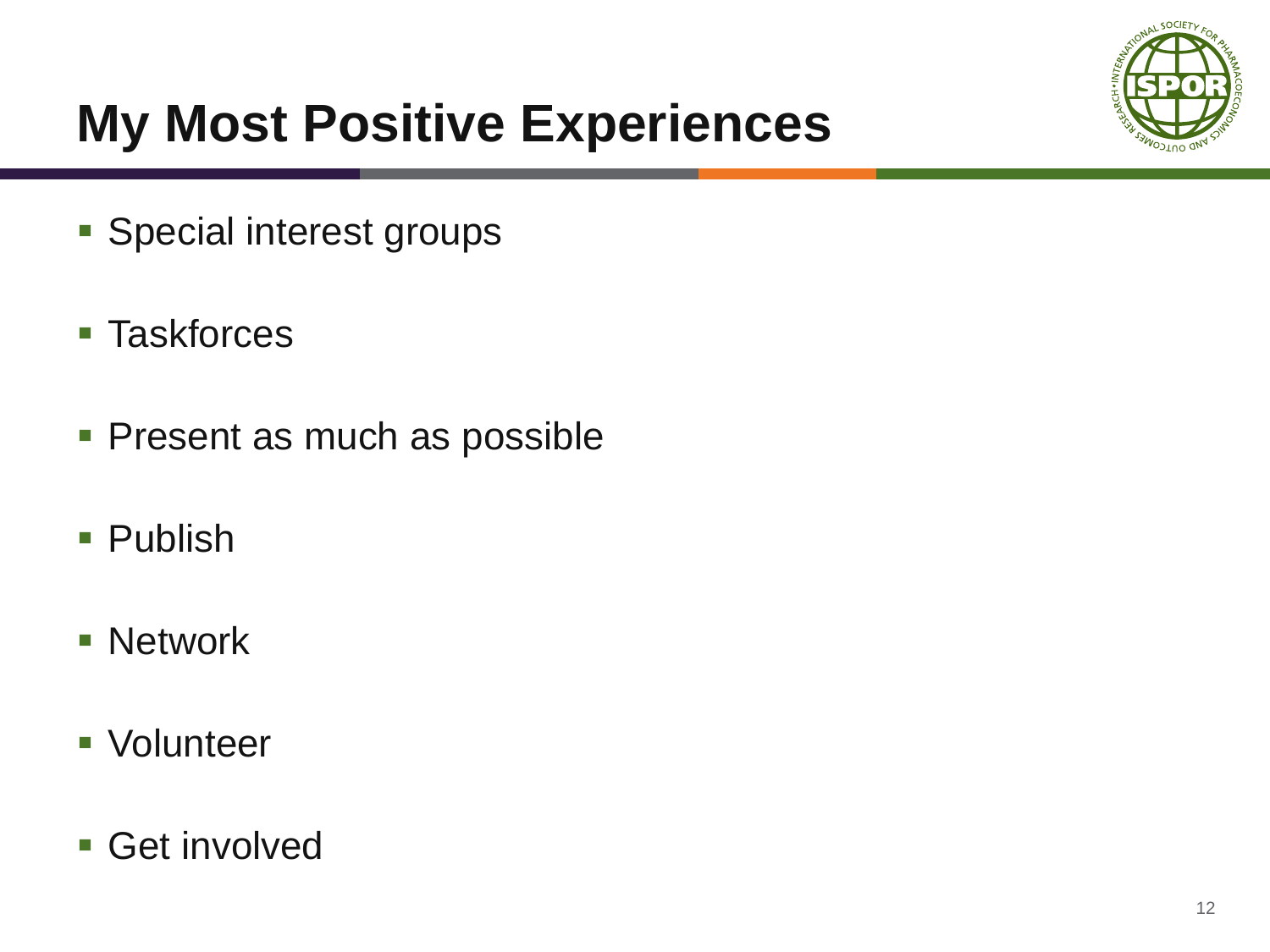### **Advancing Within An Organization – Early Career**



- Willing to move and work in different countries
- Willing to change roles and responsibilities
- **Take on roles where you are always learning**
- **Be yourself**
- **Never burn bridges**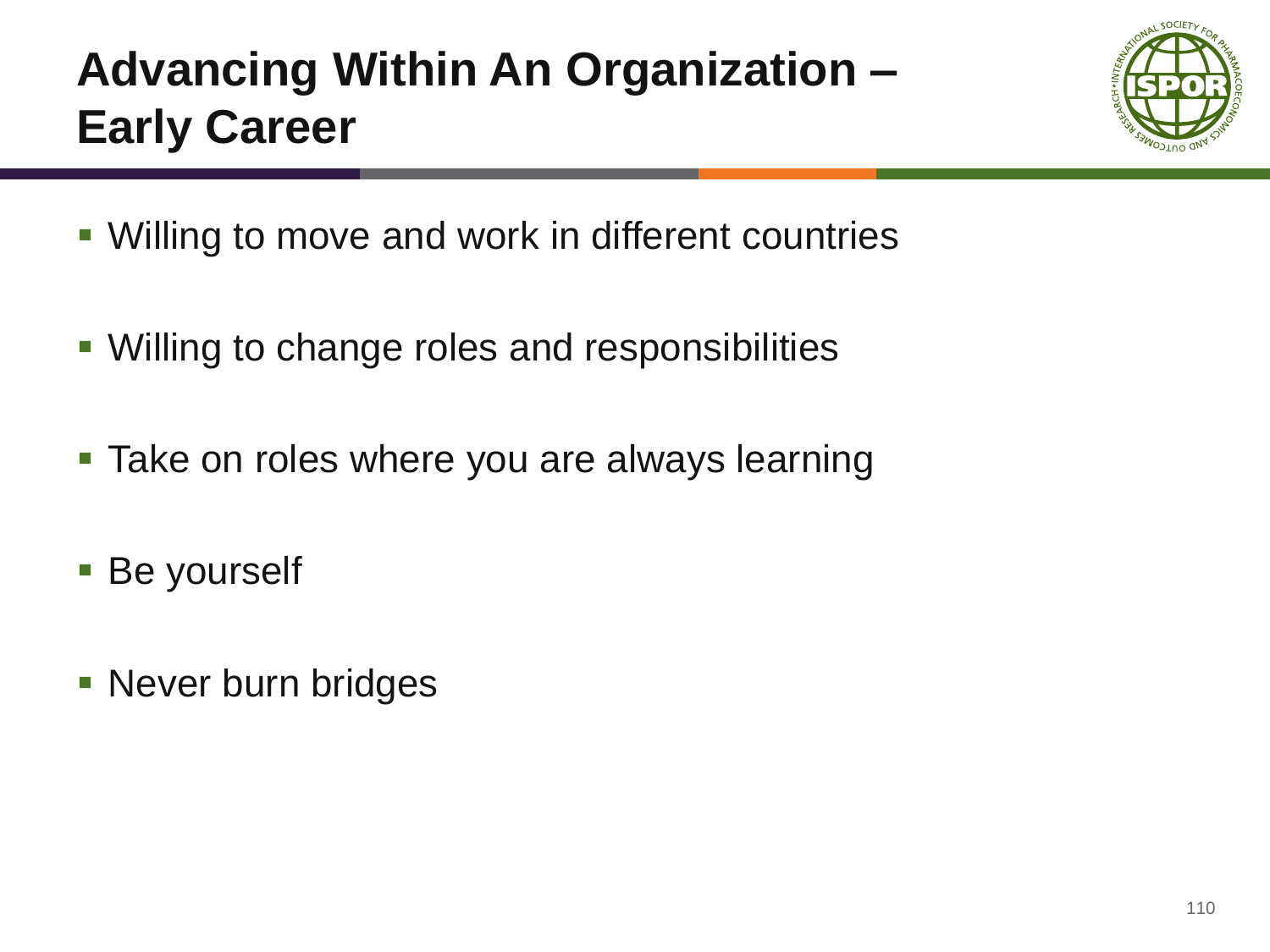#### **Career Advice**

- **Pearls of Wisdom** 
	- Do what you love and are passionate about
	- Collaboration is key
	- Constantly challenge yourself
	- Network
	- Be open-minded and flexible
	- Understand research and development process
- What skills are important
	- Collaboration and teamwork
	- Negotiation
	- Communication
	- Leadership
	- Time management



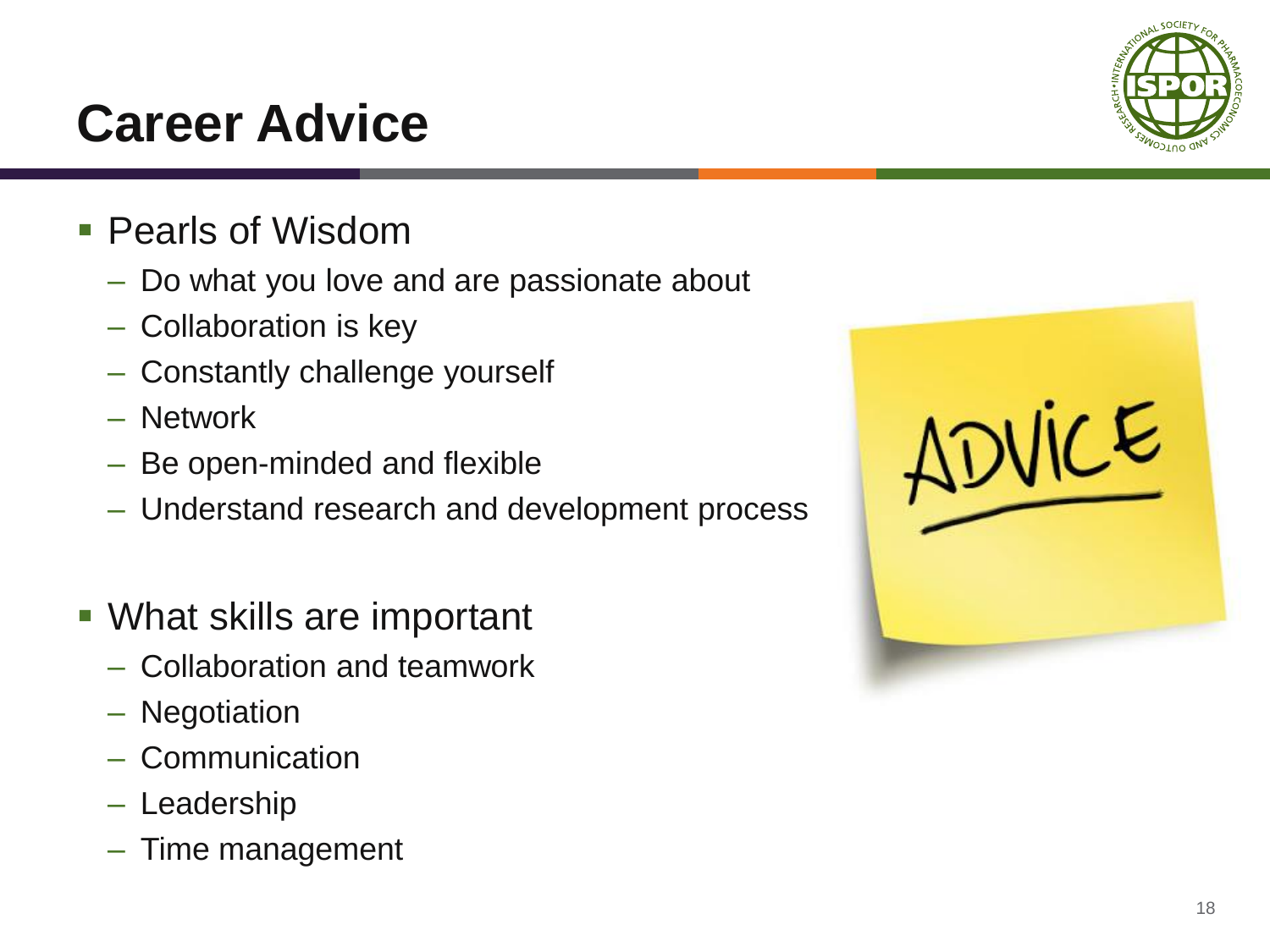#### **If I could go back to my time in graduate school I wish somebody had told me….**



- **Building relationships is just as** important as professional skills
- **Develop your skills in managing** upward, across, and down
- It's OK to say "No"

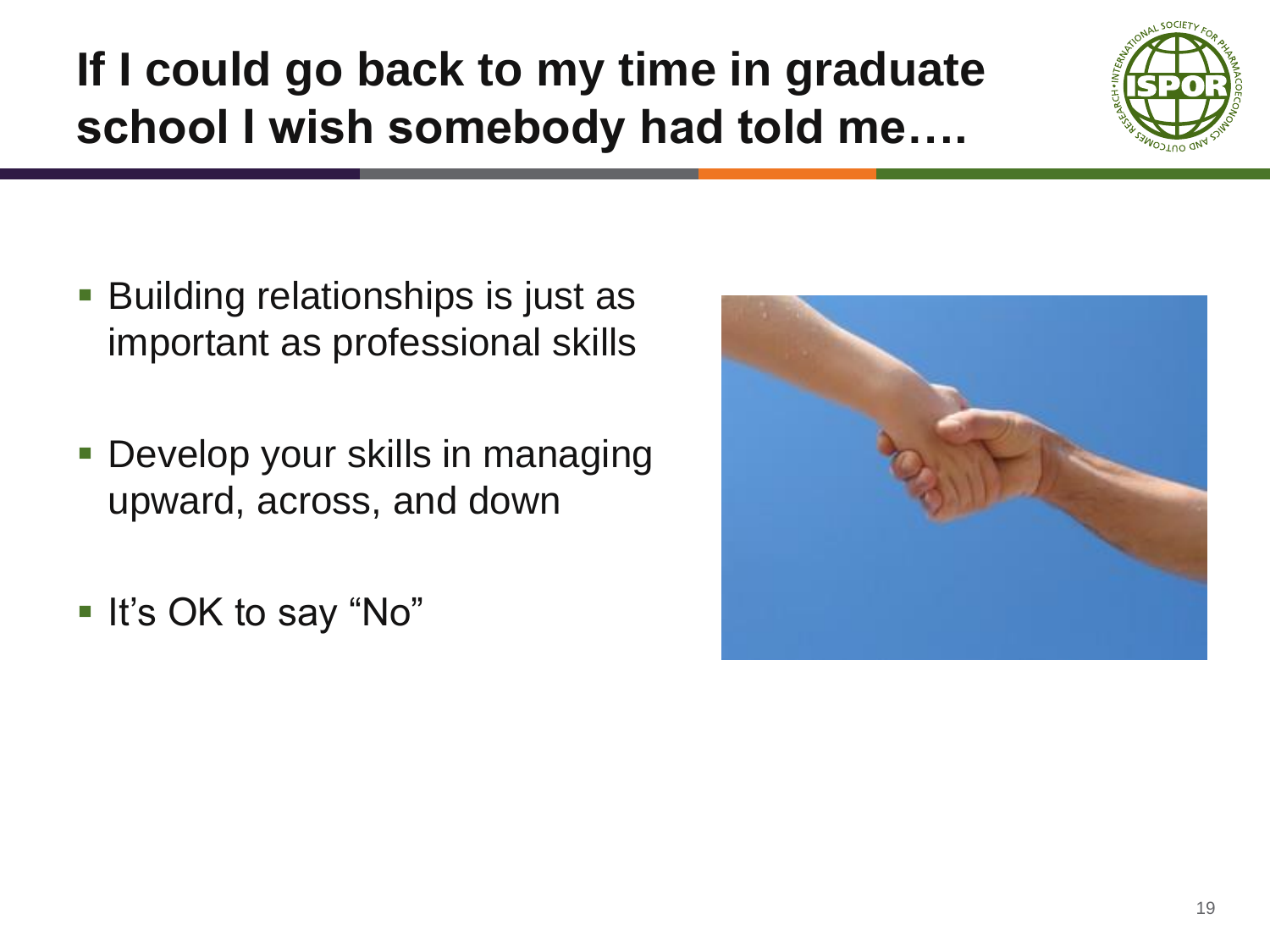## **Take Home Points**



- Biopharma companies employ various disciplines for their specialized knowledge and experience
	- Do internships to broaden your experience
- **Collaboration is key to success** 
	- The whole is better than the sum of the parts
	- Collaborate with colleagues outside of your discipline
- Have an open mind, be flexible, be innovative, and develop good communication skills
- **I** Identify a coach, mentor, and champion
- **Review your CV and have others review it as well**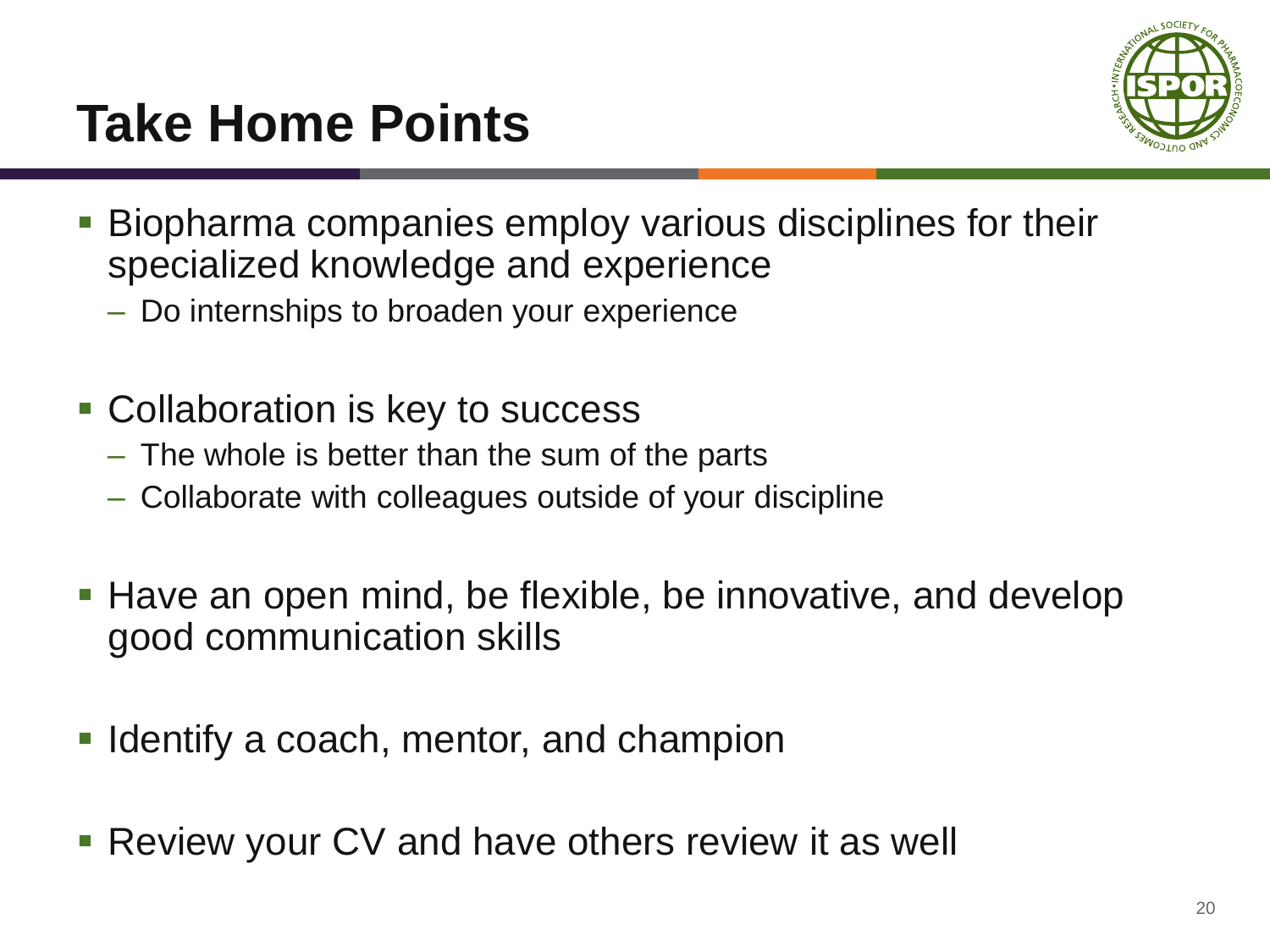### **Take Home Points**

- **Be yourself**
- **Learn from your mistakes**
- Get out of your comfort zone
- **Set realistic goals**
- **Have a good working** relationship with your boss



**Have FUN!** 

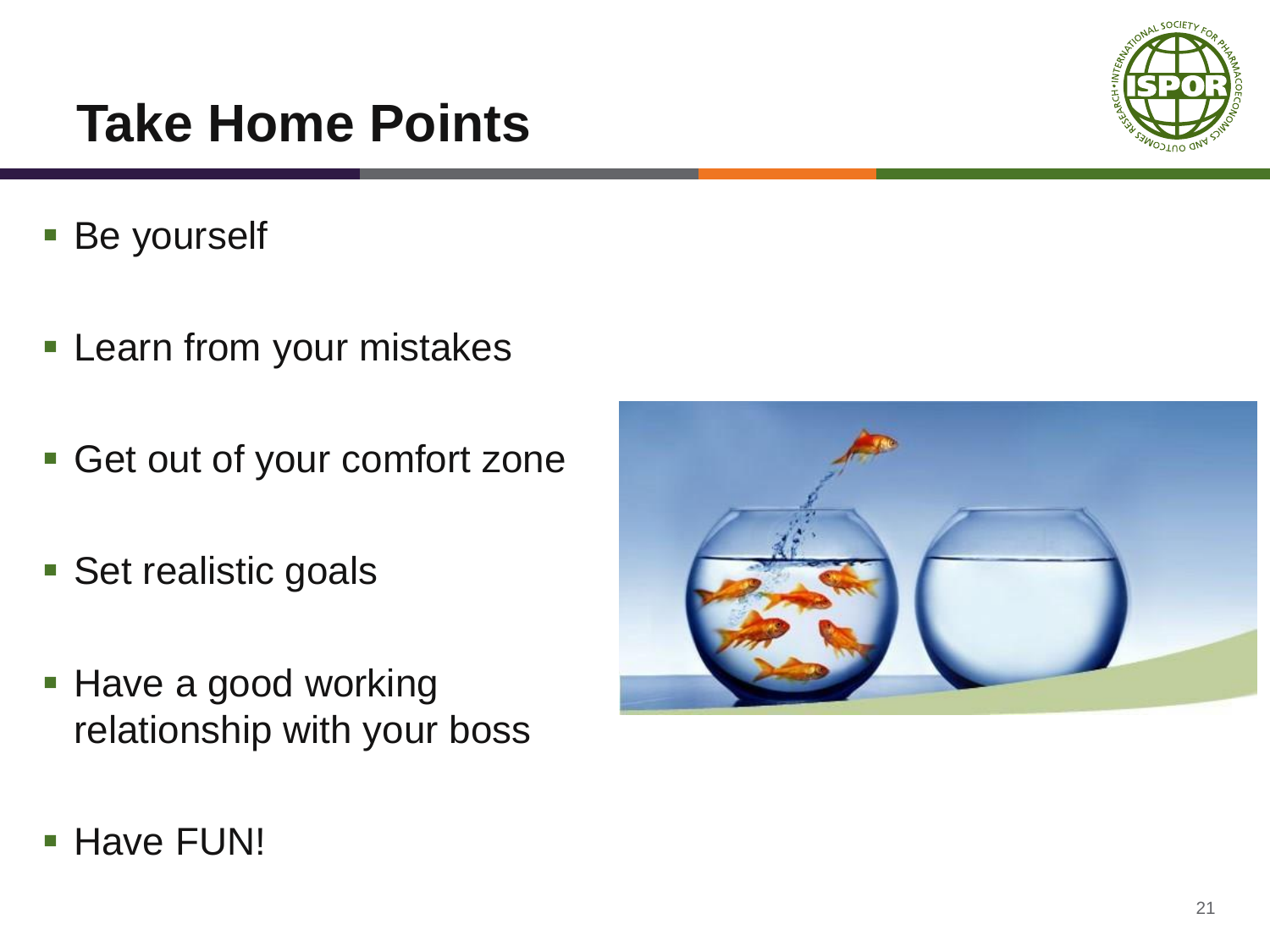

# **Resources for Career Advancement**

- **Career Opportunities**
- **Engagement with stakeholders**
- Communications
- **Presentation skills**



- Getting out there / Being known / Showcasing your skillsets
- **Getting involved**
- **ISPOR Career Center**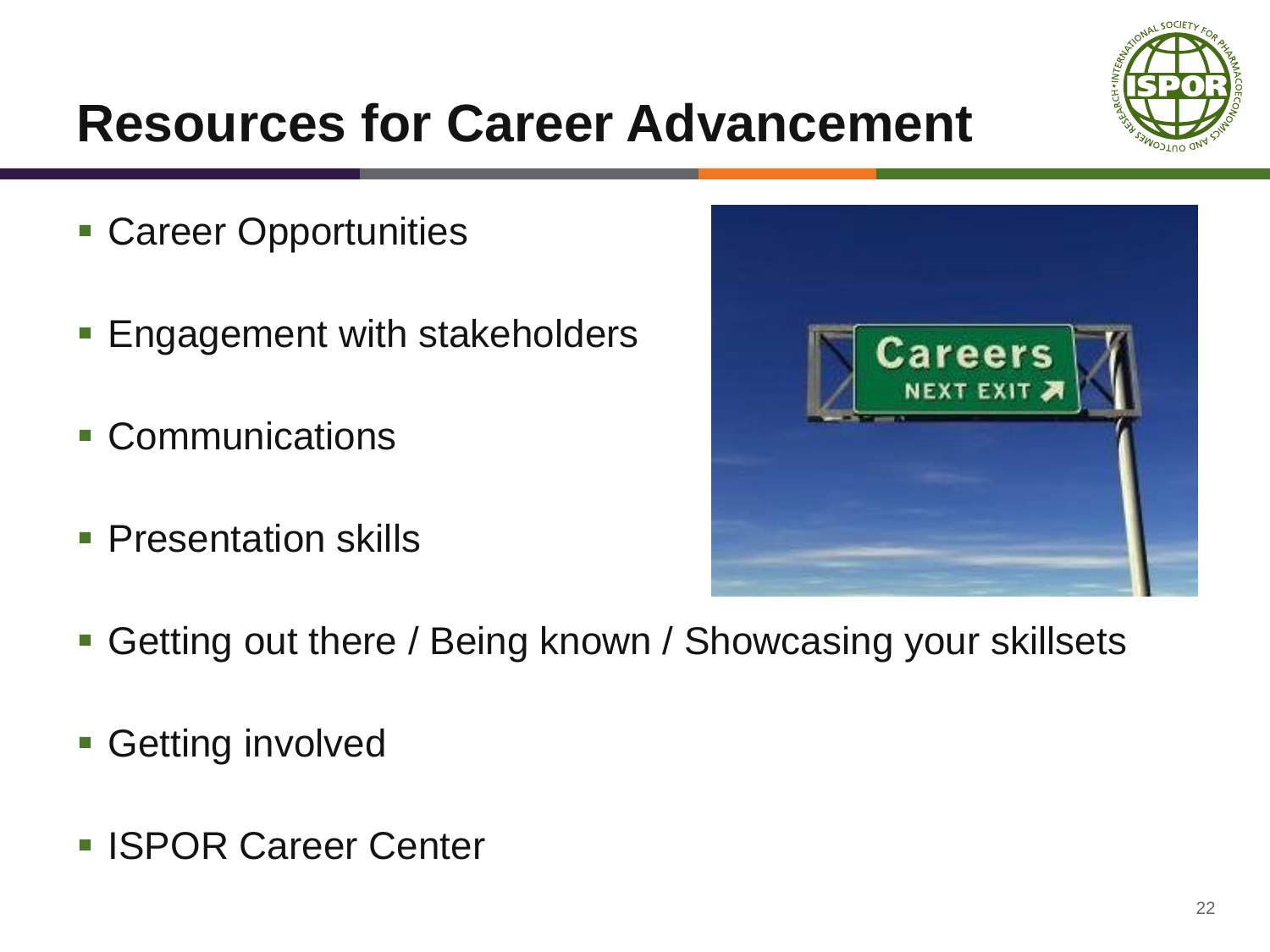#### **Career Advice Across the Globe: European Perspective**

**Presented By:** Michael Drummond Centre for Health Economics University of York





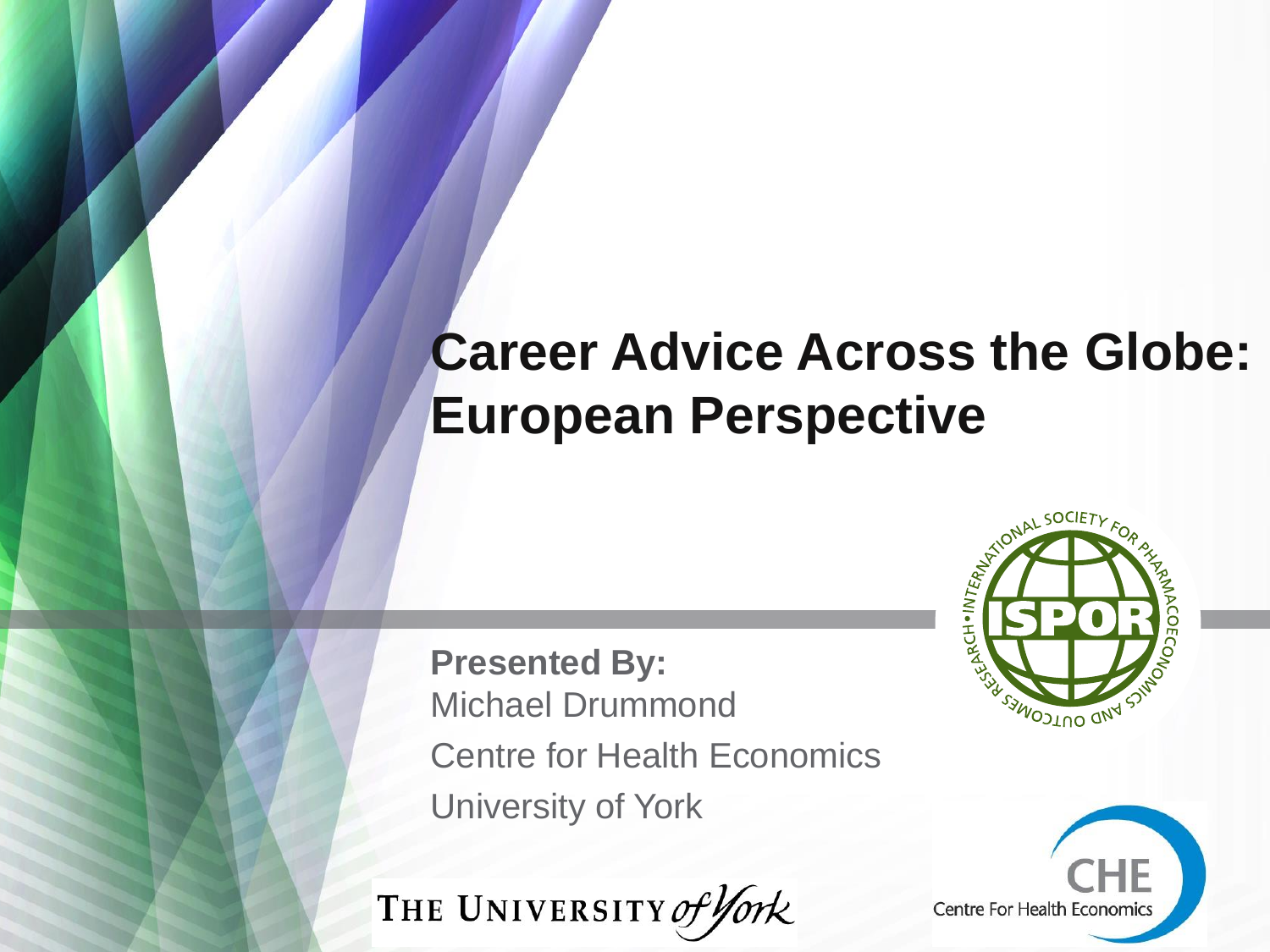### **Career Advice, Europe**





Michael Drummond, PhD Professor of Health Economics, University of York, Centre for Health Economics

- Professor of Health Economics and former Director of the Centre for Health Economics at the University of York.
- $\blacksquare$  His particular field of interest is in the economic evaluation of health care treatments and programmes.
- $\blacksquare$  He has undertaken evaluations in a wide range of medical fields including care of the elderly, neonatal intensive care, immunization programmes, services for people with AIDS, eye health care and pharmaceuticals.
- **Former President of ISPOR and is Co-**Editor-in-Chief for *Value In Health*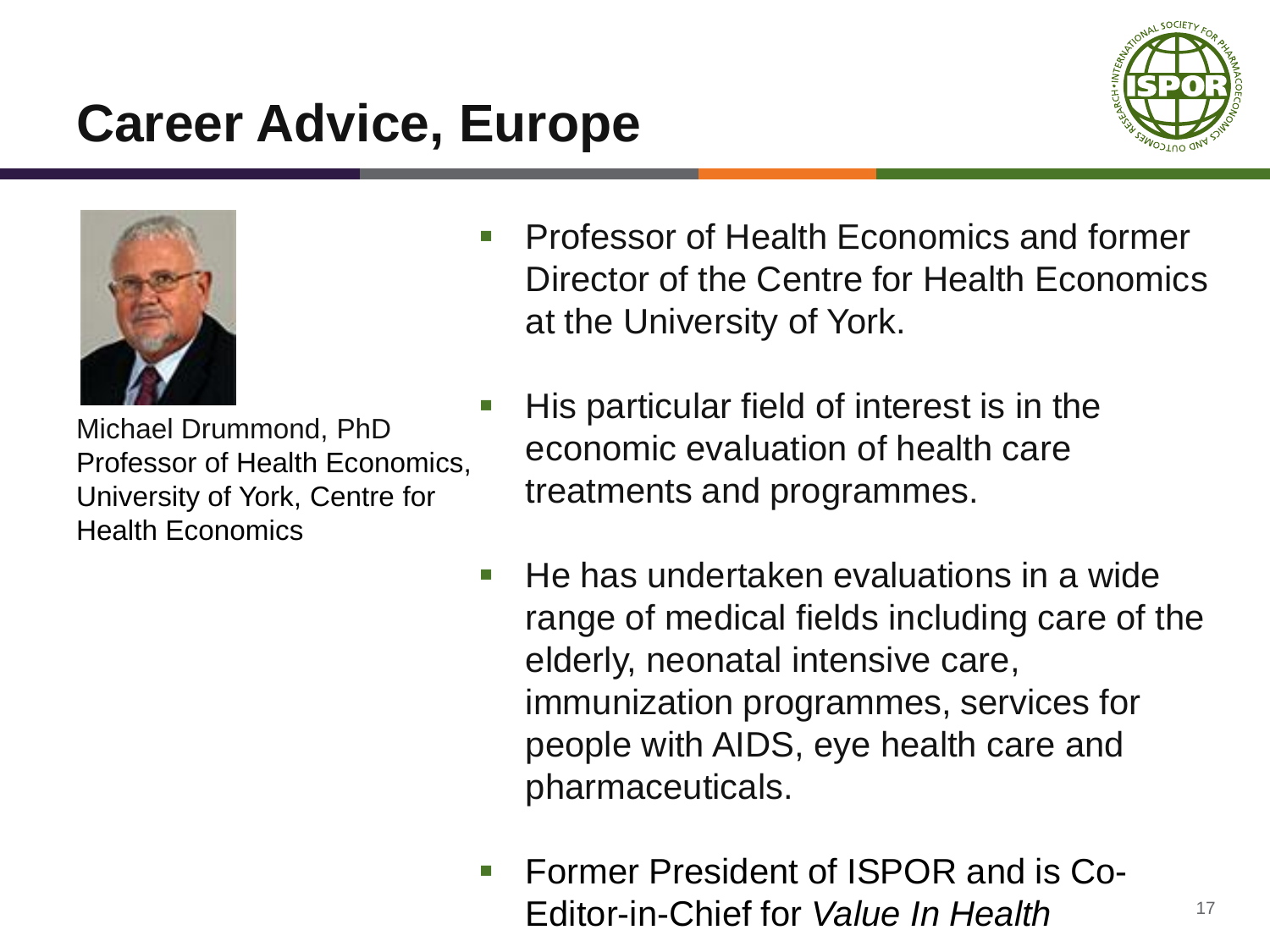- Although being a good teacher is important, the main emphasis is on excellence in research
- **Important to develop an area of research expertise for which** you can become well-known
- You never stop learning, so collaborating with the best researchers in your field should be a priority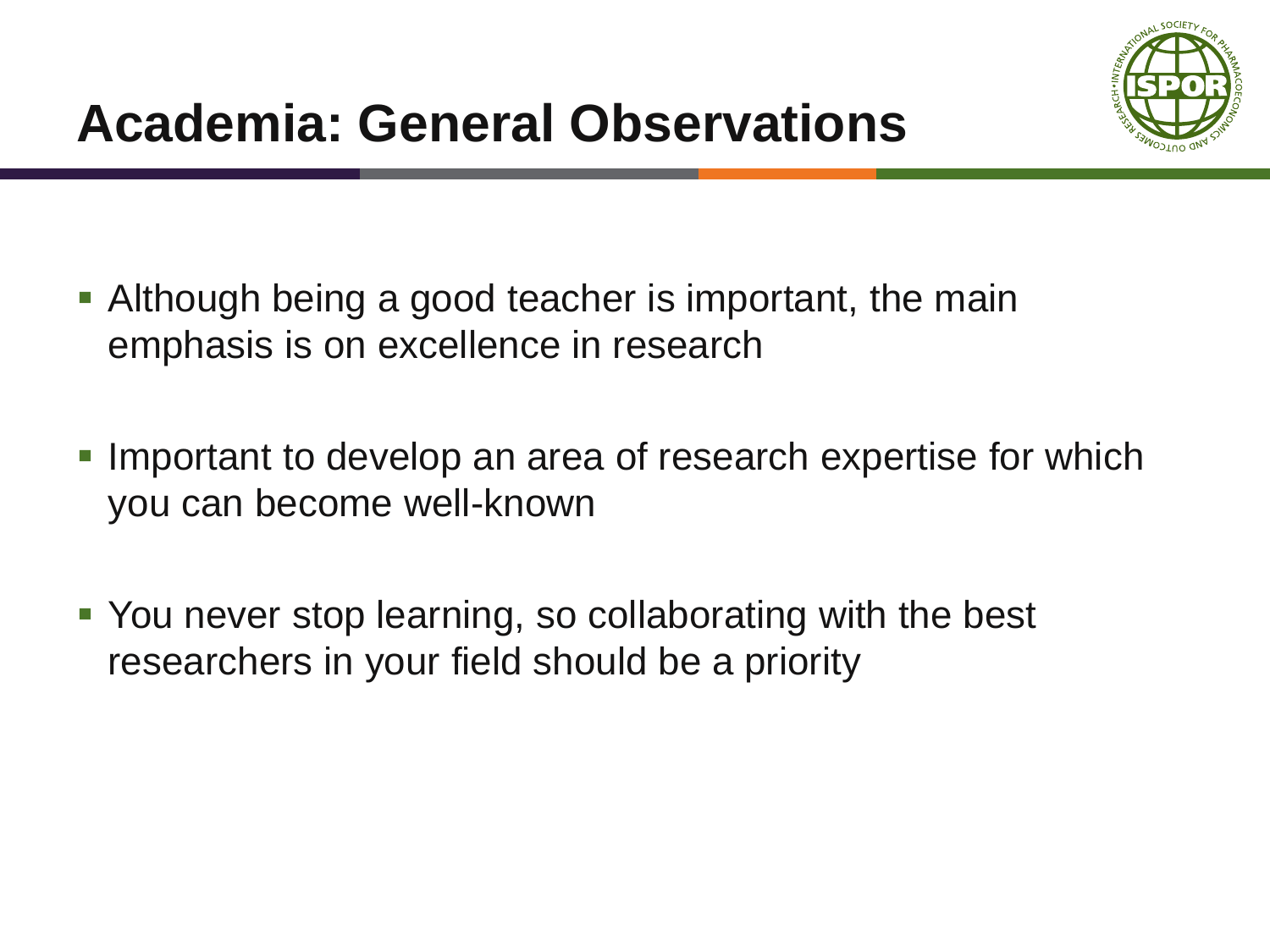

- Although having a PhD is not as essential as in North America, it's best to have one
- Many universities will allow you to obtain a PhD while working as a researcher
- Try to work in an institution that has a group of researchers in your field, rather than one with a single, famous professor
- Academics often practice consulting (directly with manufacturers or through a consulting company), and/or play decision-making roles (eg on expert committees)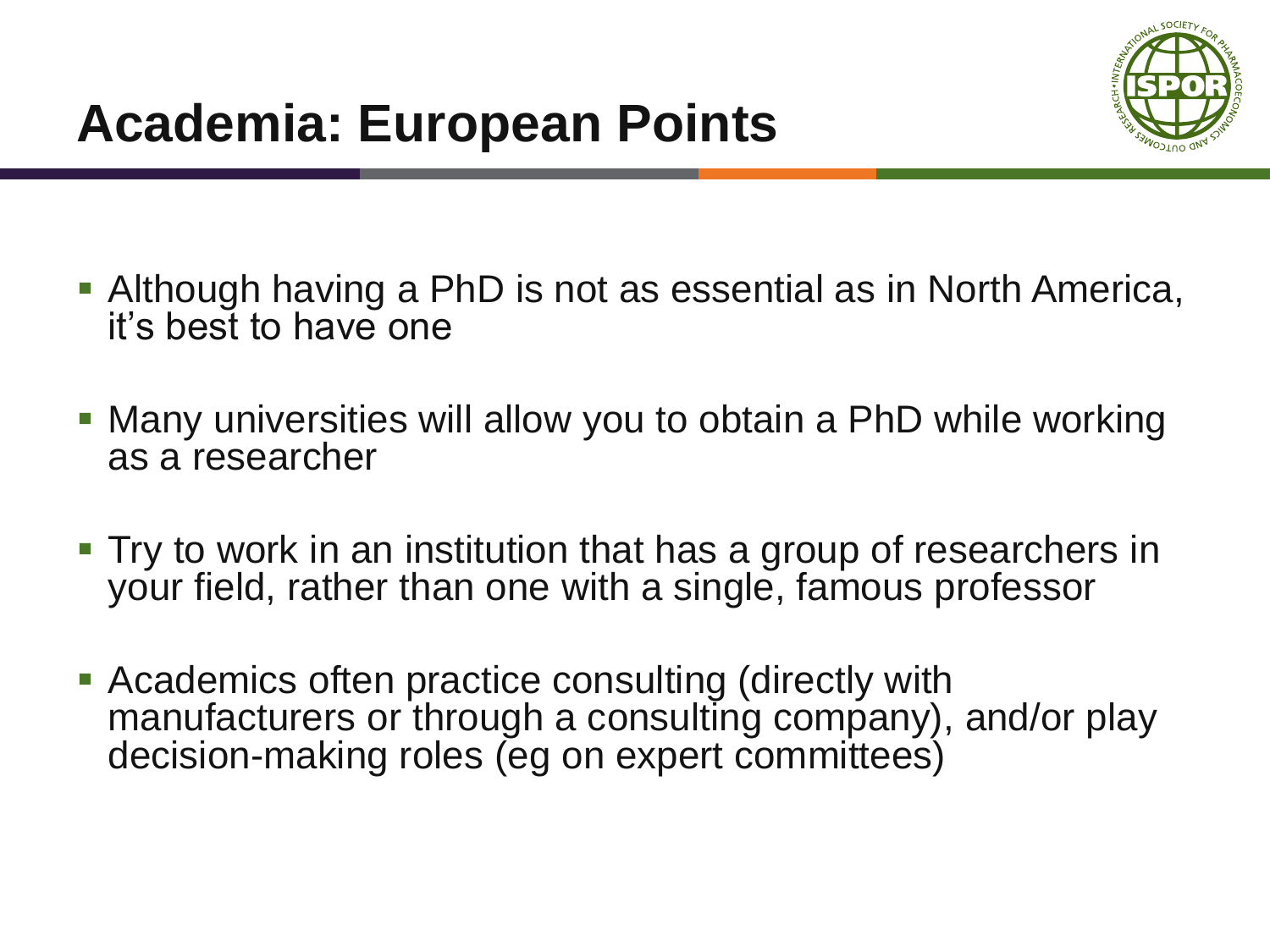

- The fastest learning curve of all the career options!
- Be prepared to work crazy hours and to compensate for everyone else's shortcomings
- Often used as an entry point to a good job in a pharma or devices company
- It's possible to be a 'single-handed' consultant, but you need lots of contacts and it's better to have a steady income as well
- If you want the long haul (ie close to 10 years), it may be possible to grow your own consulting company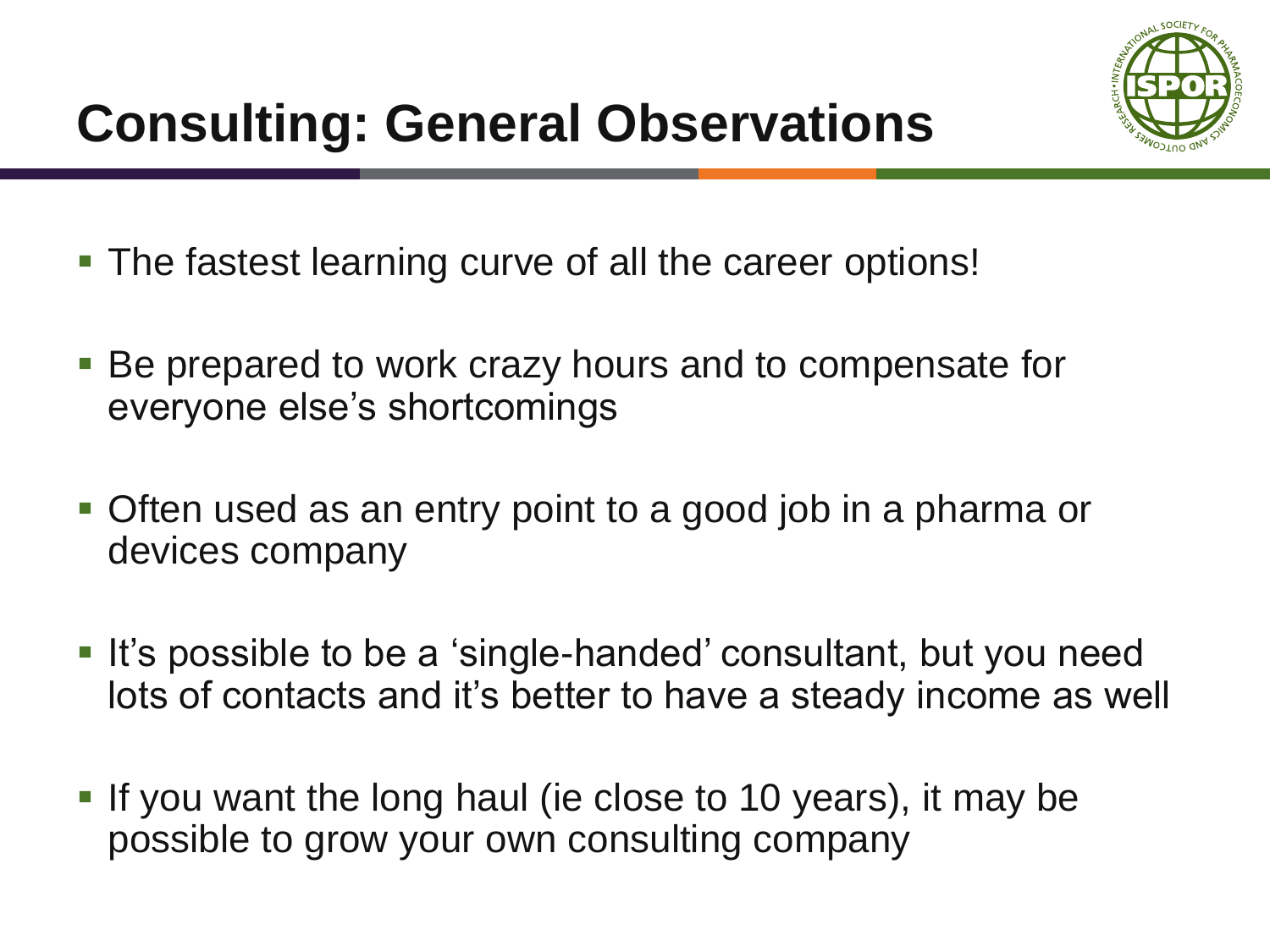

- **There are a range of career opportunities in most of** the larger European countries, either in multinational, or local, consulting companies
- **If you want to live in a European country that is less** developed in terms of pharmacoeconomics, some consulting companies will let you base yourself anywhere. (It saves them providing office facilities!)
- As a consultant, you may be able to obtain an affiliation to a university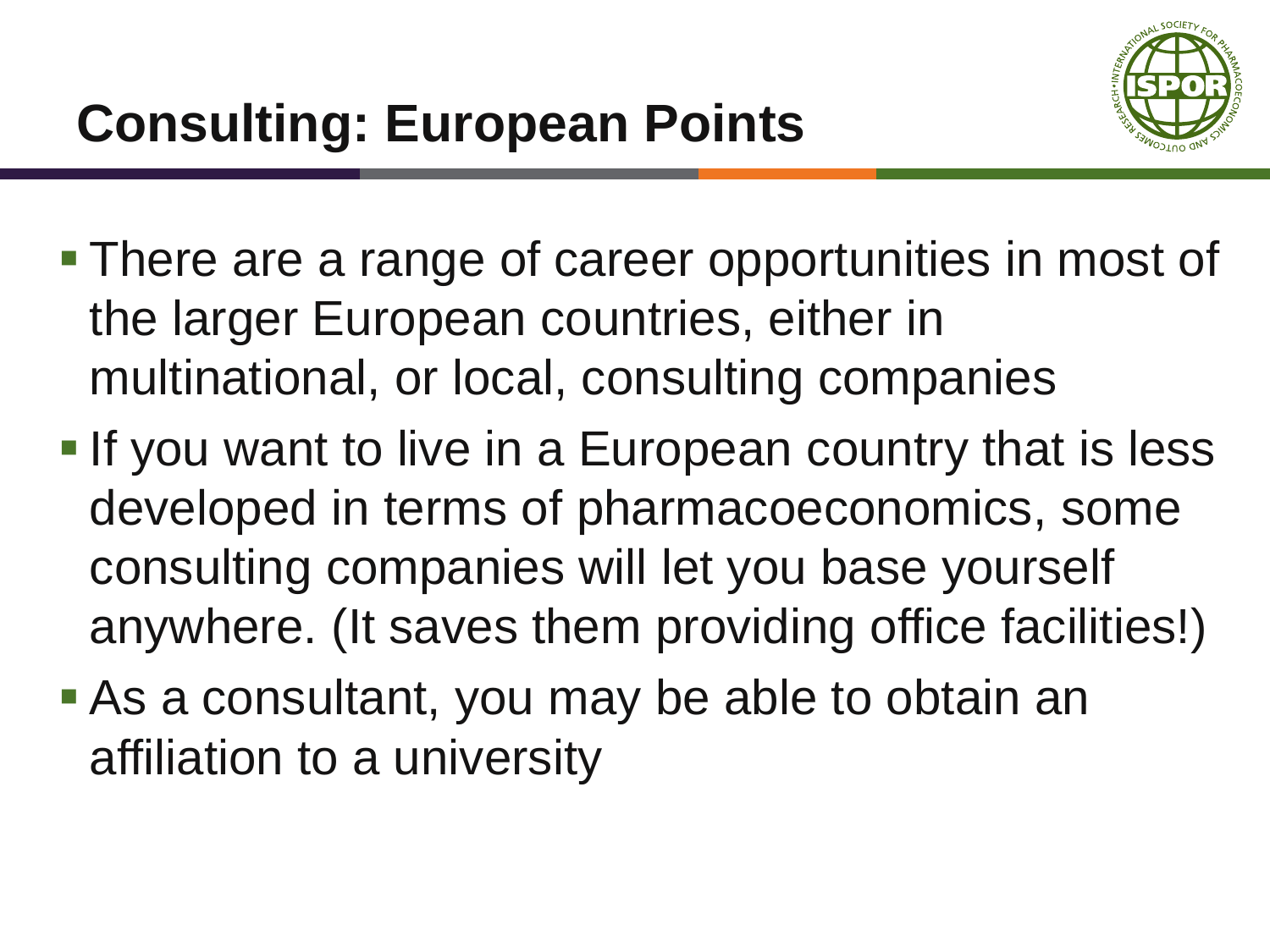

- This role is the one that varies most from one jurisdiction to another
- Often the role for pharmacoeconomists is advisory/support, rather than actually making the decisions
- Sometimes also used as a route into pharma (ie Gamekeeper turned poacher!)
- The level of satisfaction folks have often depends the nature of the organization they work for and the level of flexibility they have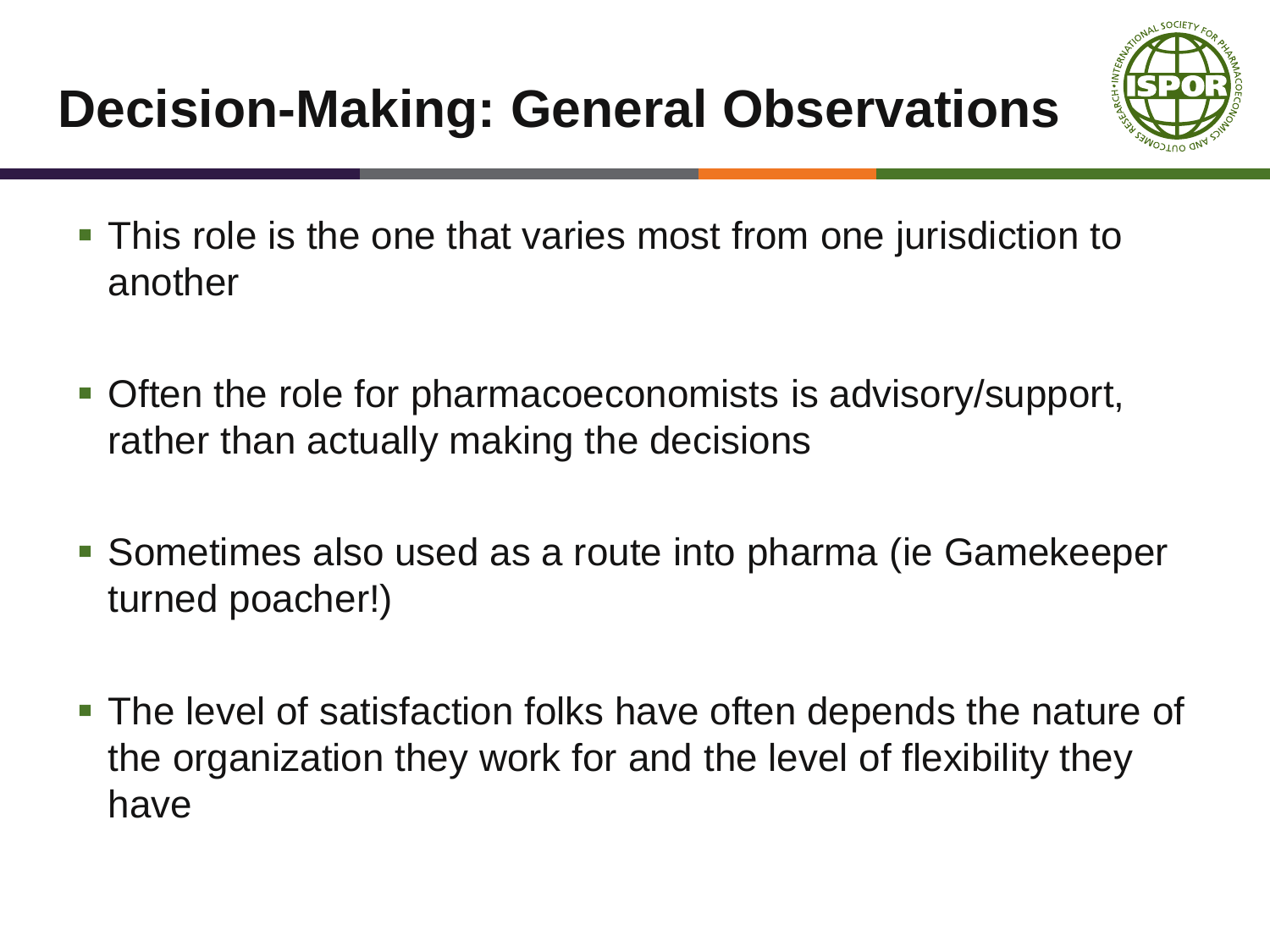

- **In our field, decision-making processes are generally more** well-developed in North Western Europe, although these are a few pockets of good activity elsewhere
- The level of importance of, and respect for, public officials tends to vary a lot by country. (You probably know the level for your own country!!)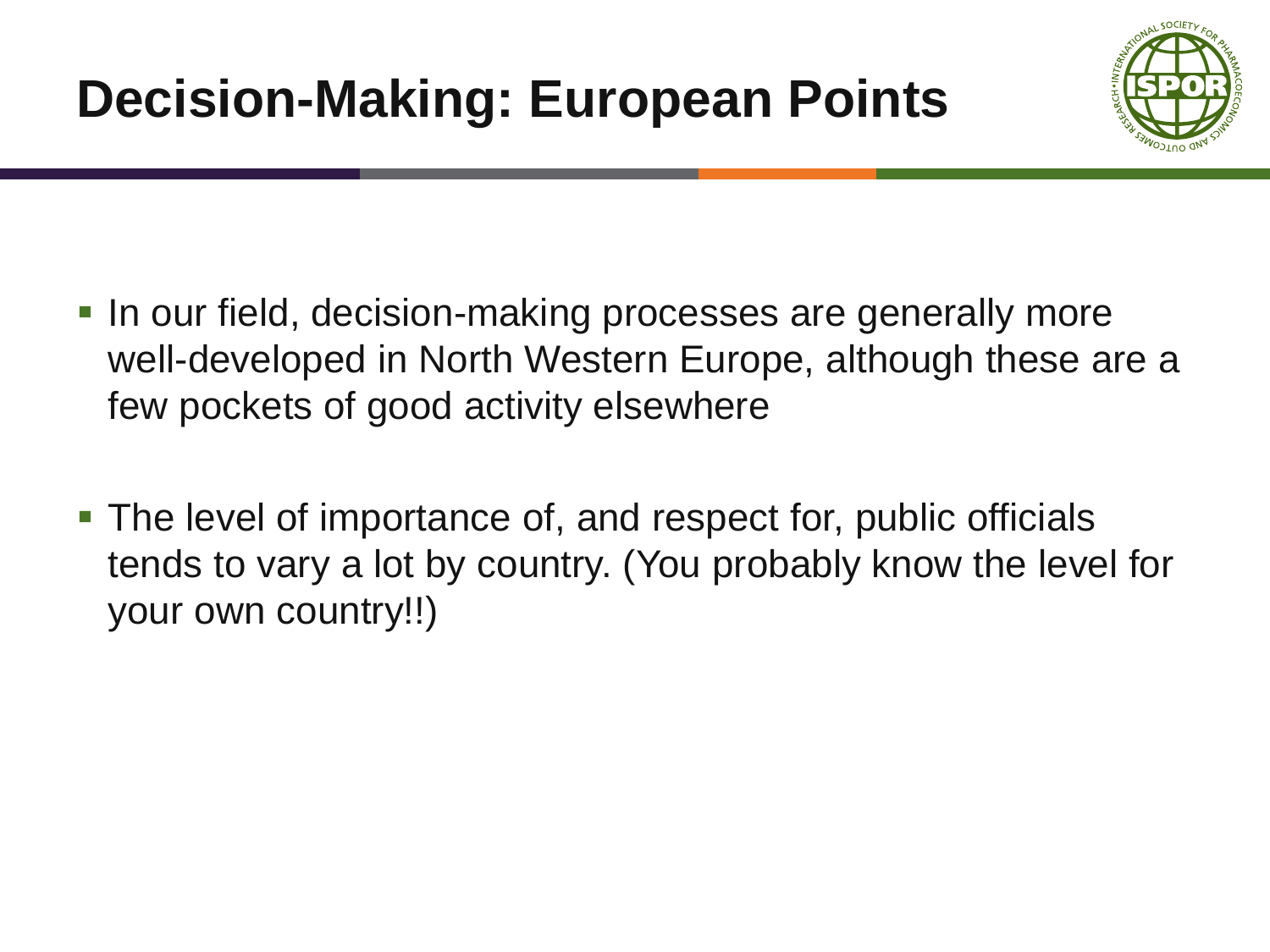

- Probably has the highest, consistent level of financial compensation of all the possible career paths
- Often not easy to more from industry to one of the other career paths, especially academia. (Although there are some notable exceptions!)
- For this reason, it's often said that industry is a great place to end your career, rather than a place to start your career
- The level of satisfaction folks have often depends on how good they are in dealing with the organizational politics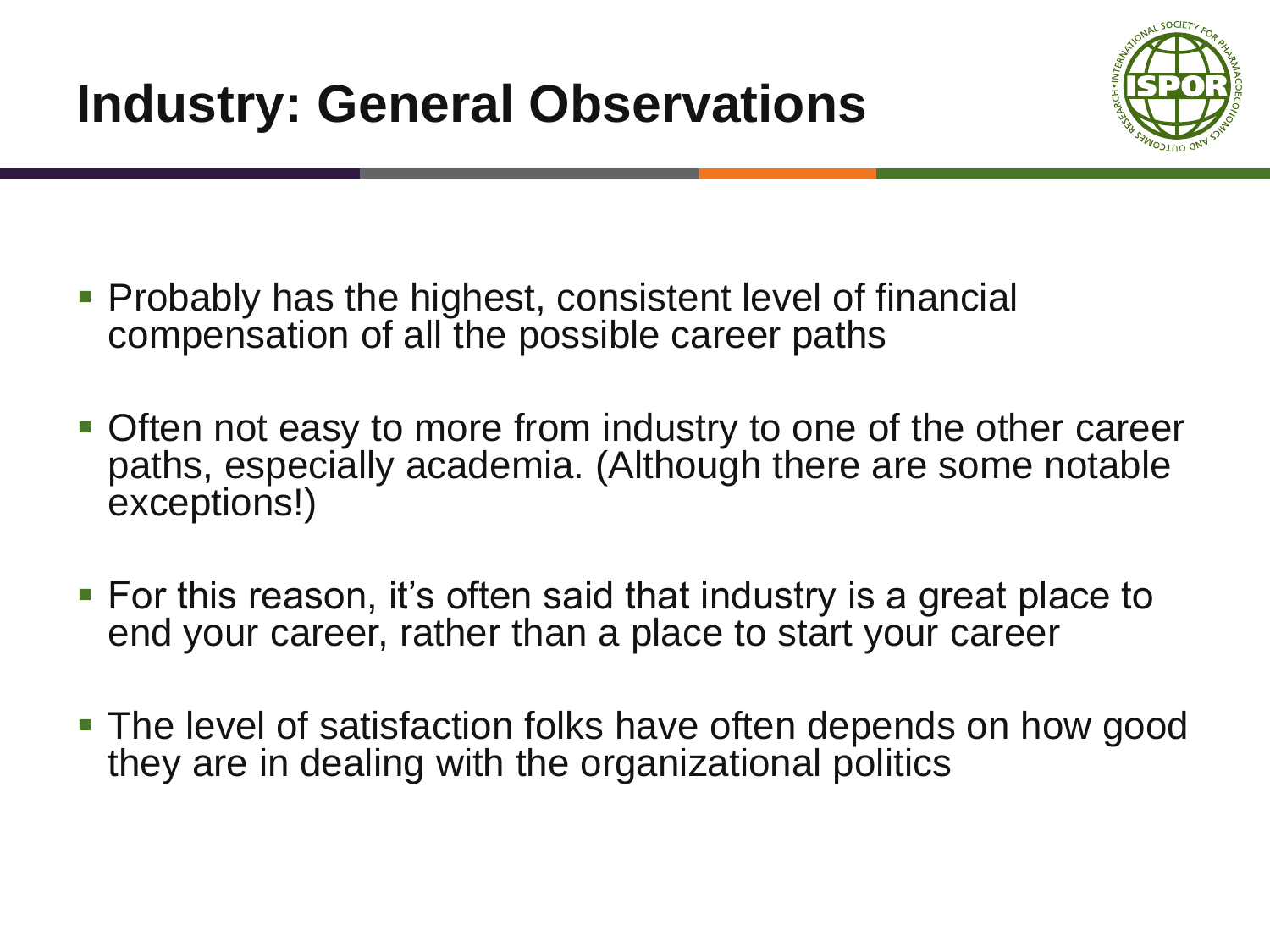

- In those European countries with weak decision-making and/or few academic opportunities, industry may be the most viable career option
- You may be able to obtain an affiliation to a university
- **If your personal situation permits it and there are no international** company headquarters in your country, be prepared to relocate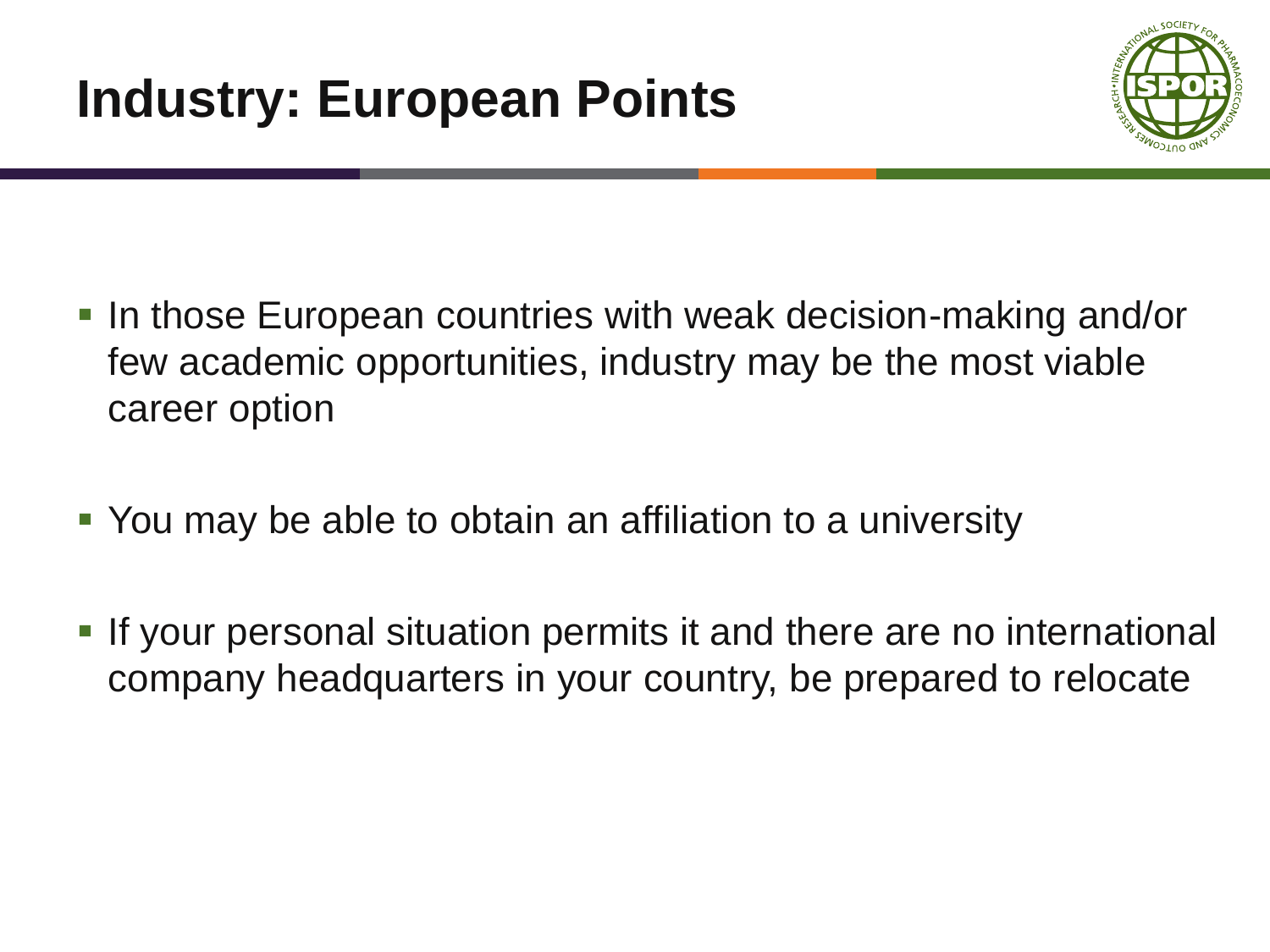



- Although it's possible to tailor your career path to suit your own preferences, most of the options are rewarding
- **How many unemployed health economists do you know? Not** many, I suspect!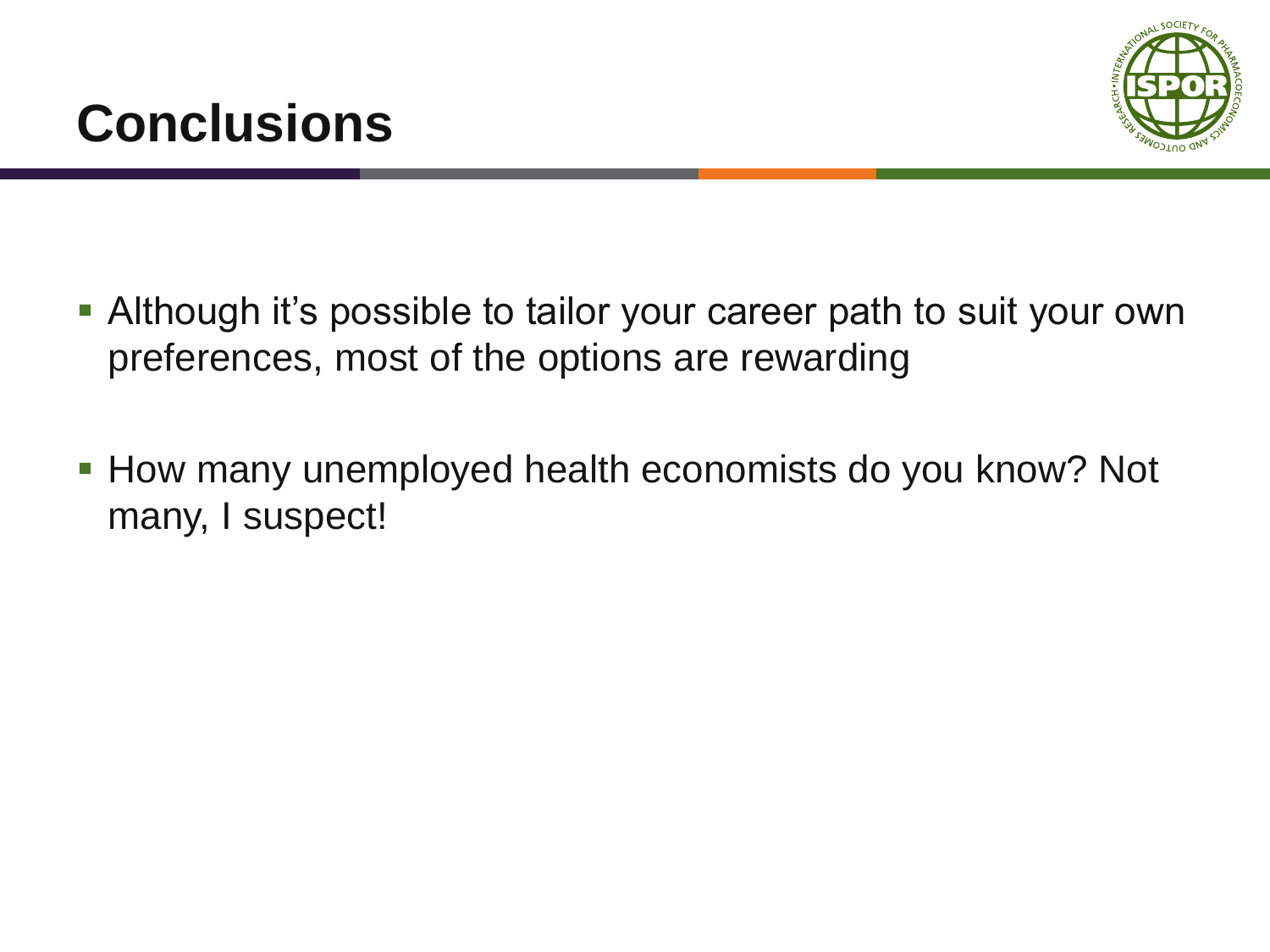#### **Career Advice Across the Globe: Asia Pacific Perspective**

**Presented By:** Gordon Liu, PhD Professor of Economics Peking University National School of Development (NSD)

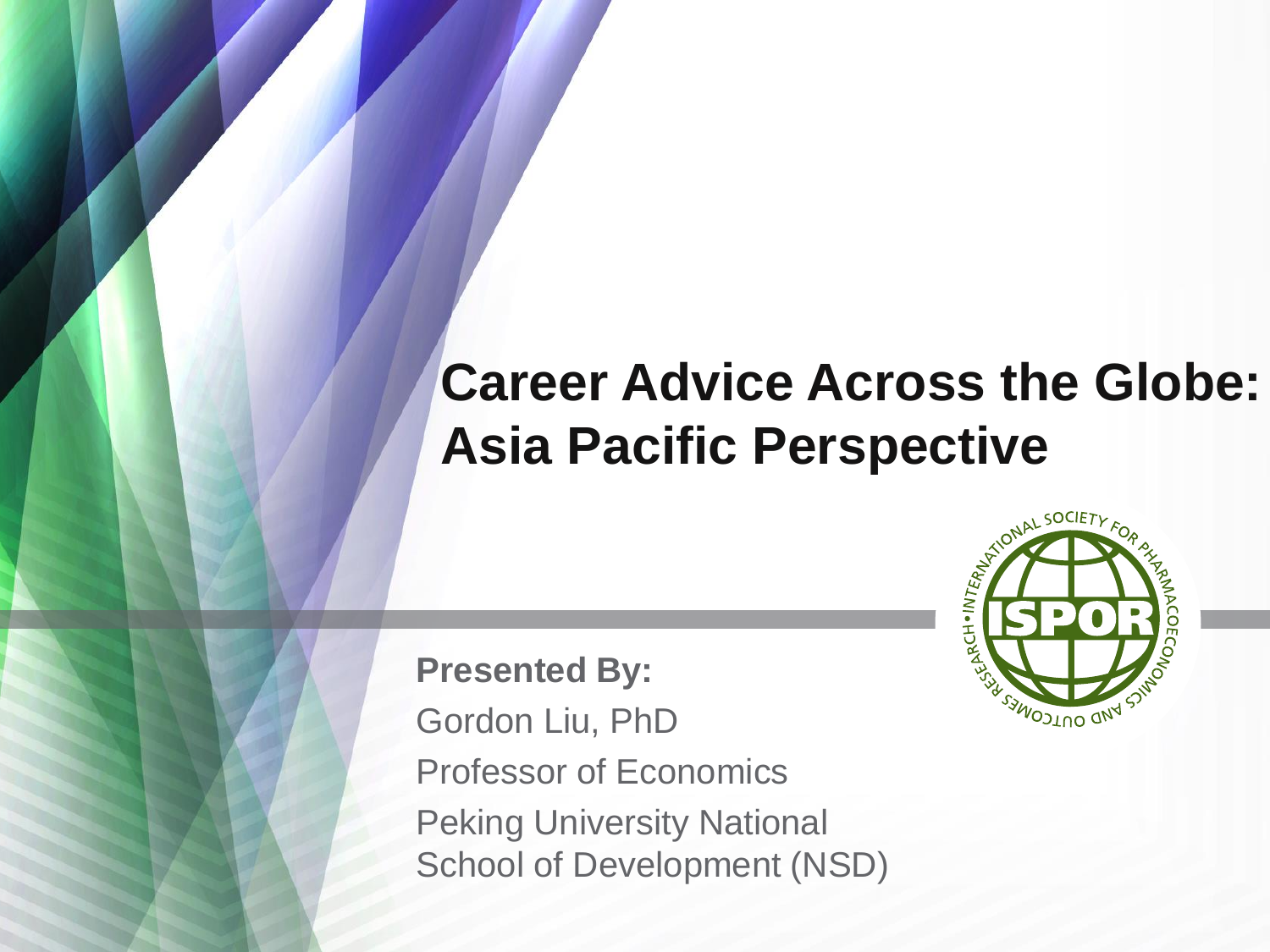### **Career Advice, Asia Pacific**





Gordon Liu, PhD Professor of **Economics** Peking University National School of Development (NSD)

- **PKU Yangtze River Scholar Professor of** Economics at Peking University National School of Development (NSD)
- **Director of PKU China Center for Health** Economic Research (CCHER).
- 2005-2006 President of the Chinese Economists **Society**
- Founding chair of Asian Consortium for the International Society for Pharmacoeconomics and Outcomes Research (ISPOR).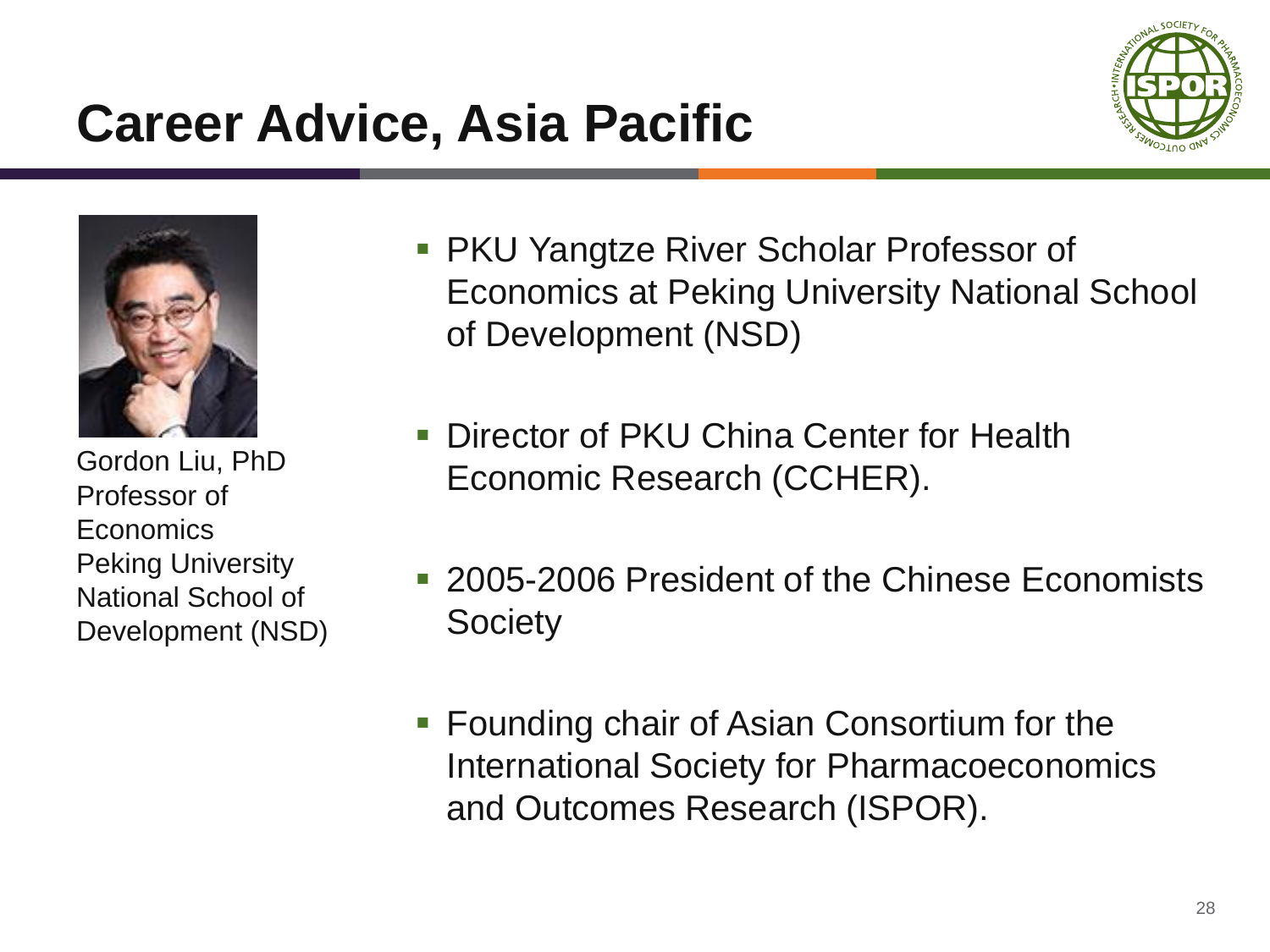

# **Geographic Choice: Global Perspective**

- **Choice Constraints: greatly extended in the flattened world** 
	- Globalization Waves: The first started in the 19<sup>th</sup> century, led by UK, and centered in Europe, followed by the second in 20<sup>th</sup> century led by USA in north America until the recent turbulent calls by President Trump, arriving at a transitional point where the Asia Pacific emerges to be the most dynamic economies, and possibly serve as the next central market for the third wave of human globalization.

#### **Globalization Outcomes**

- Overall improvement: each time it has always led to a unprecedented scale of human escape from poverty and poor health
- Inequitable beneficiaries: For each wave of the technology-driven globalizations, people with rich physical and human capitals have comparative advantages to take the greater opportunities associated with mobility distance, relative to unskilled workers, leading to increased inequality concerns, which may be better addressed with more equitable policies on redistribution in the future.
- **Personal experience**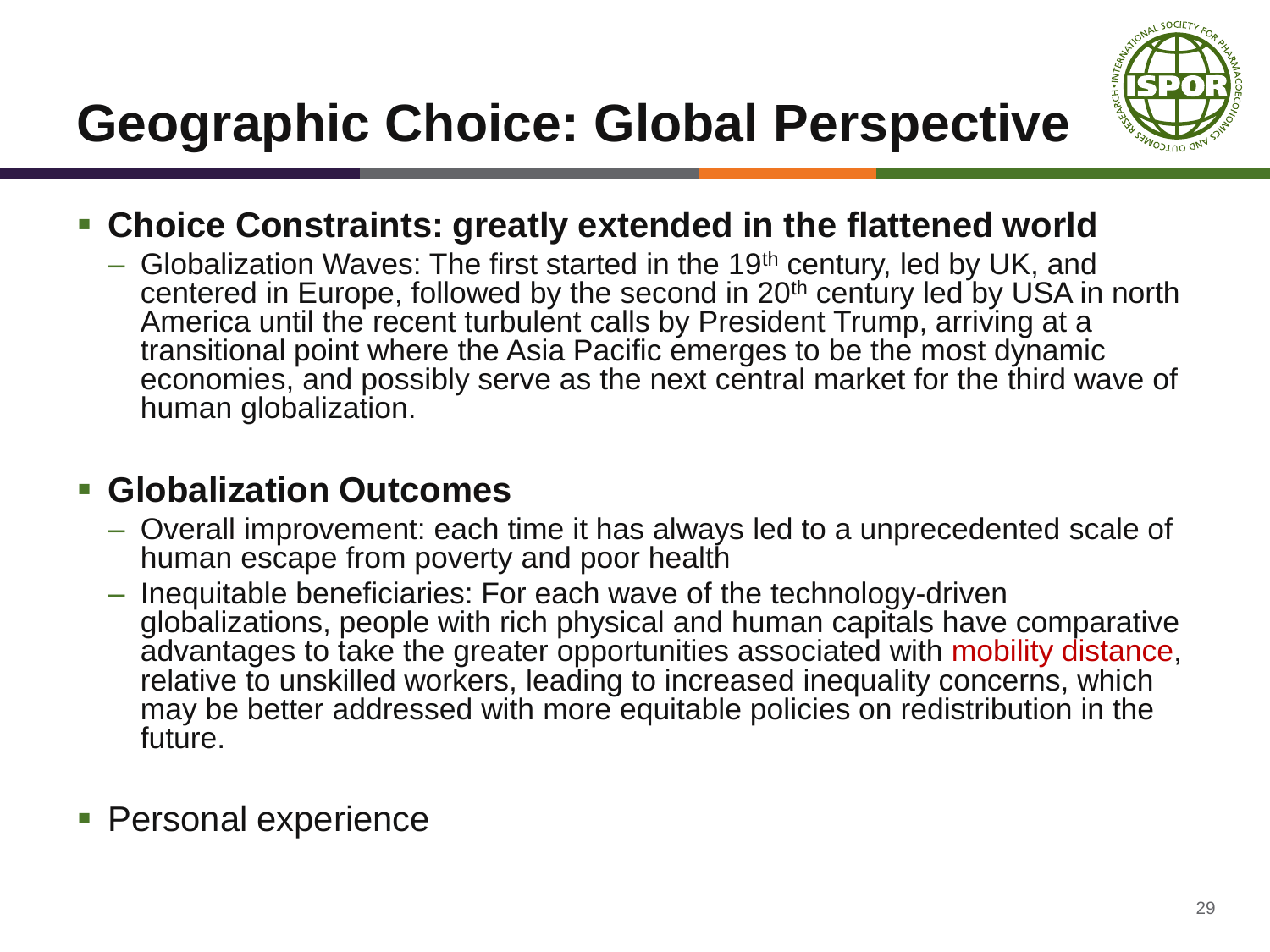

#### **Transitional Choice: From Medicine to Health**

#### **Healthcare in the 21st century**

– Fogel (2009): "Just as electricity and manufacturing were the industries that stimulated the growth of the rest of the economy at the beginning of the 20th century, health care is the growth industry of the 21st century"

#### **Transitions from medicine to health**

- Modern medicine and its contributions: for major diseases with external shocks such as germ-led infections or virus-led pandemics, the great innovation of attacking weapons as antibiotics, vaccines, and beta blockers has led us to have won most of these battles
- Cost of misperception: the great success in fighting against the external health shocks led us to over concentrate on the finding-it and fixing-it medicine for many human body selfdetermined diseases such as cancers
- Increasing effort for better HTA: while continuing the R&D on disease-centered medicine to serve the patient population, greater resources should be allocated to better serve the healthy population, by reducing the preventable problems, making the health system more cost effective in terms of welfare gains for the entire population.
- China case: Healthy 2030 calling for state health development and promotions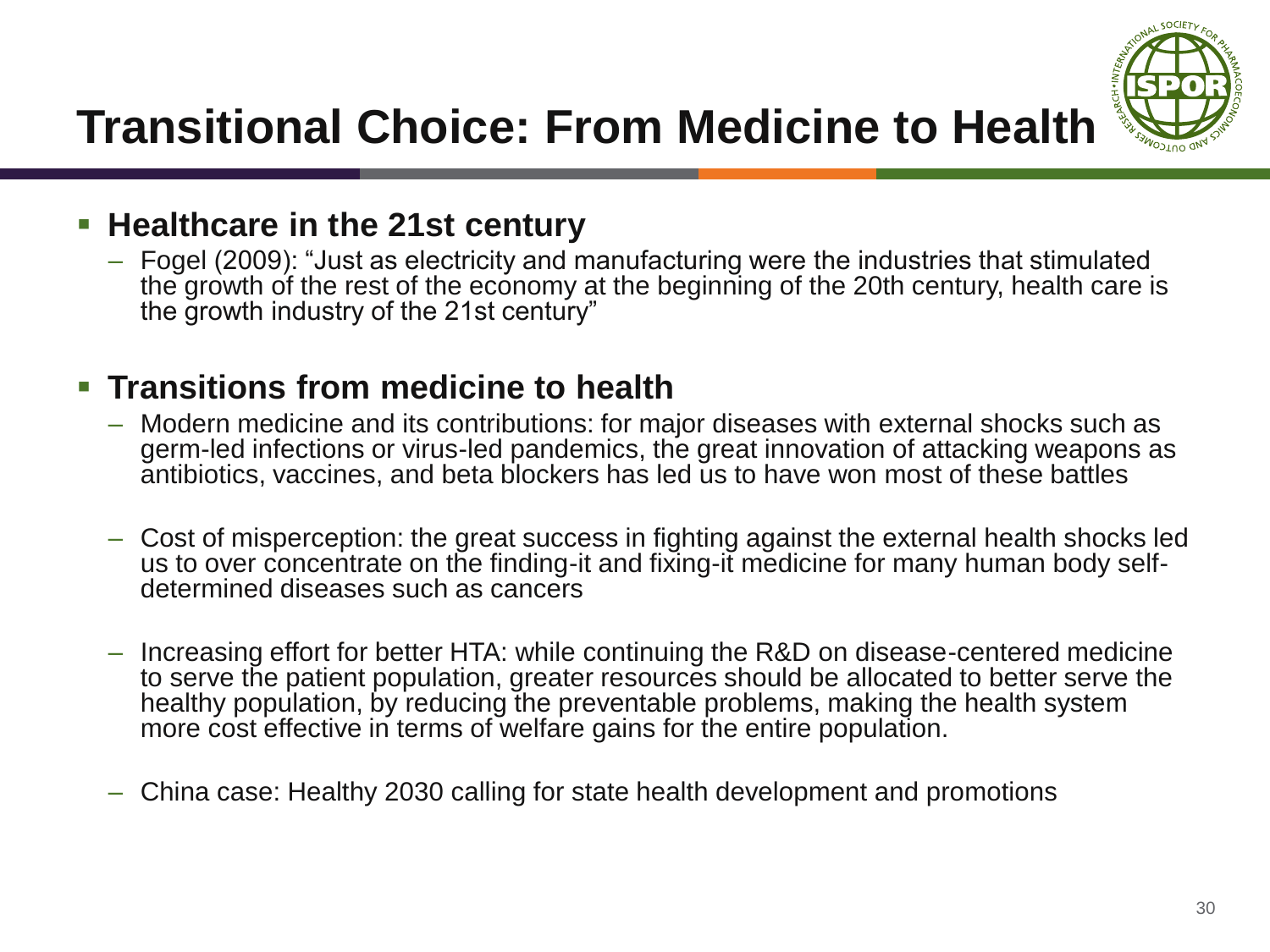

# **Professional Choice: what to become?**

- Economic trade-offs: highly personal and over simplified!
- Academic Jobs
	- Main benefit: freedom of choice for what/when/where/how to do, work for and boss yourself;
	- Cost constraints: full responsibility for success or failures, little room to blame or count on others

#### **Industry Jobs**

- Main benefit: great pay, benefit and risk sharing advantages, and strong code of team work bounded on the same company boat.
- Cost constraints: just cannot do what you want, always be bossed, and your work is quite defined for the goal and interests of the company you serve.

#### Government Jobs

- Main benefit: public status? Power of influence for societal changes? Obama "yes, we can"; Trump "rebuilding the America", very powerful and inspiring!
- Cost constraints: challenges to define and action on aligning the conflicts of interests between personal and societal ones; little freedom and poor pay (or high risk)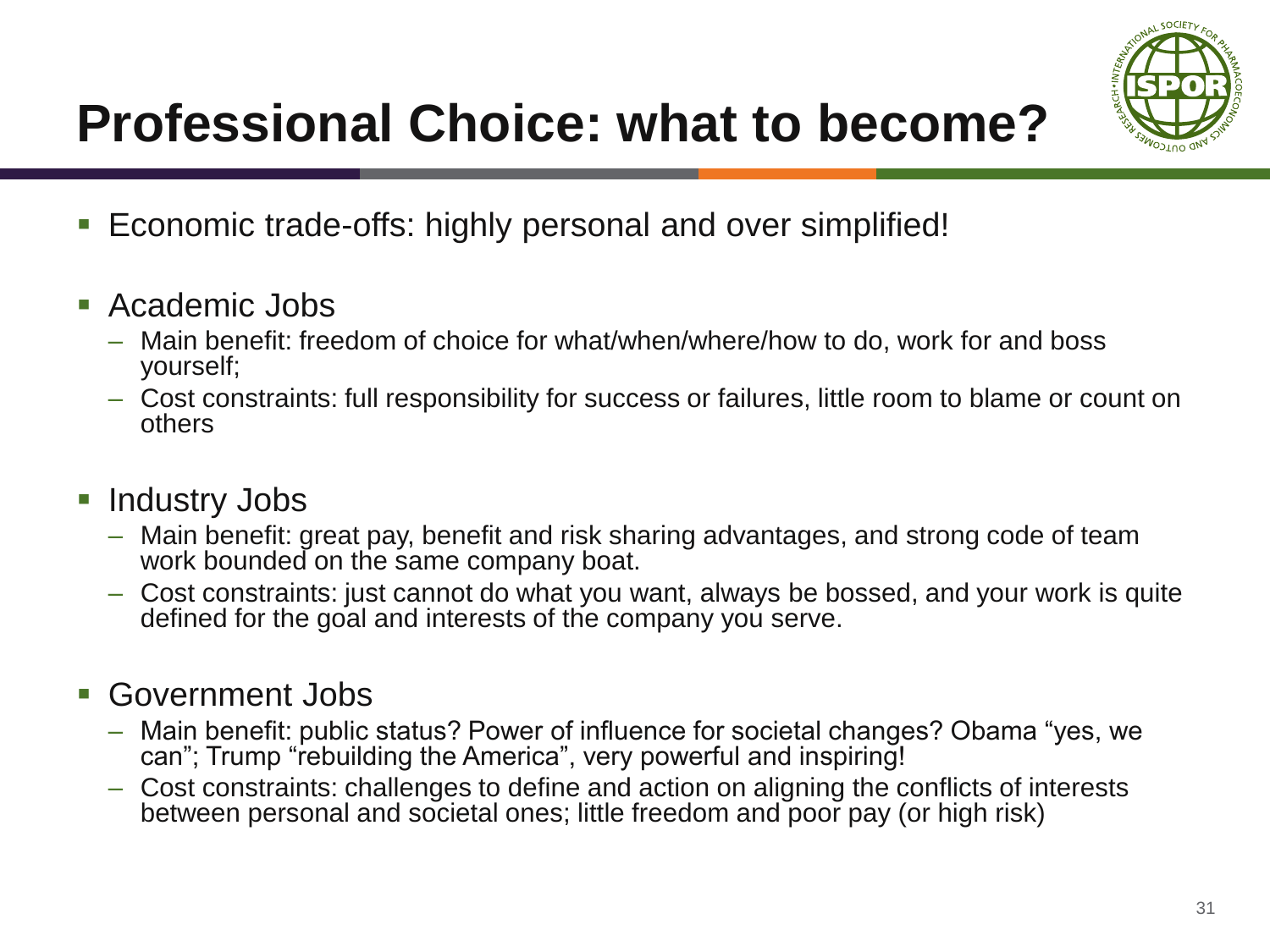### **Career Advice Across the Globe: Latin America Perspective**

**Presented By:** Diego Rosselli, MSc, MEd, MD Associate Professor Universidad Javeriana

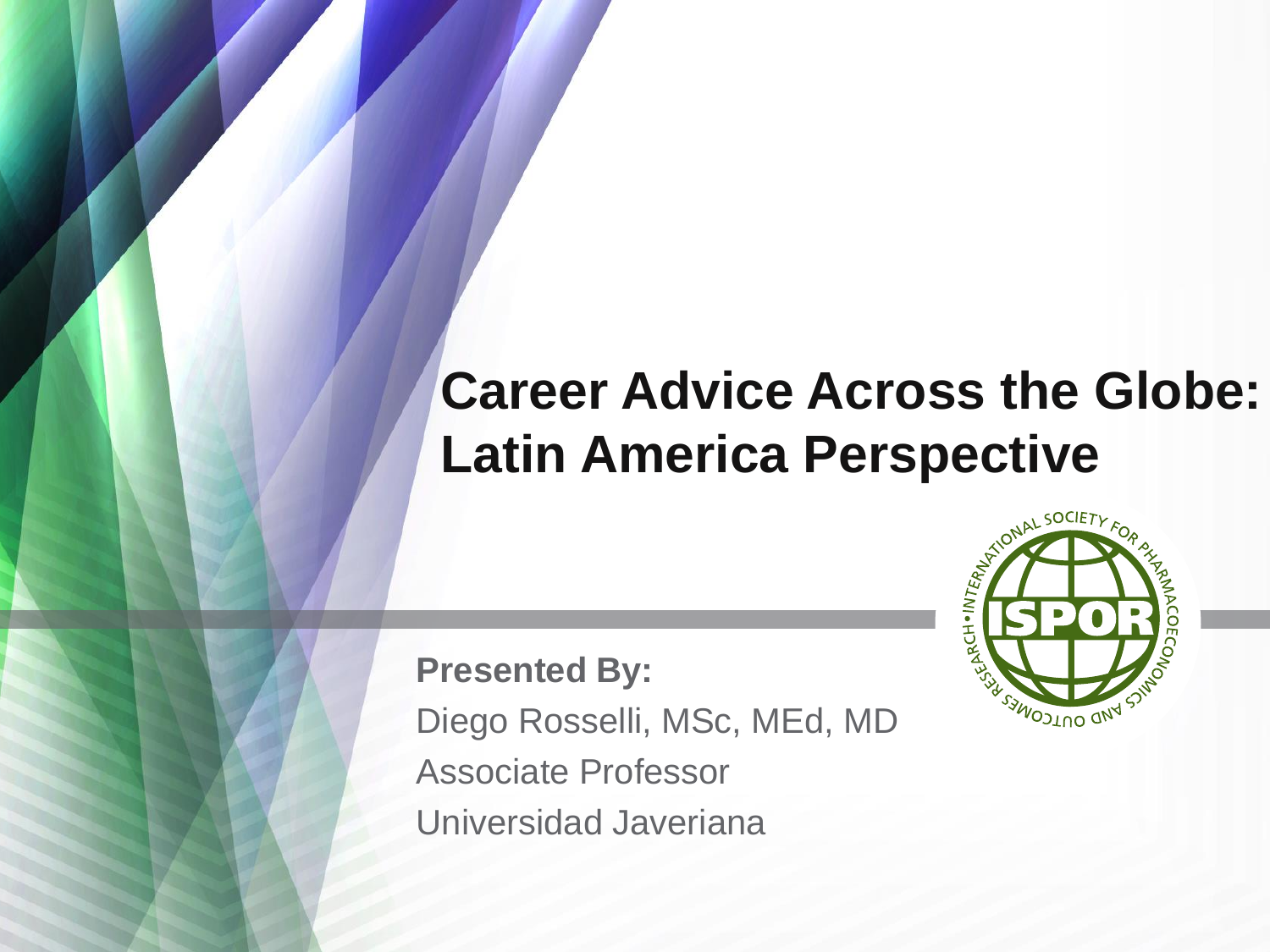

# **Diego Rosselli, MSc, MEd, MD**



- Associate professor
- **Clinical Epidemiology & Biostatistics** Department, Medical School, Universidad Javeriana, Bogota, Colombia
- **Neurologist**
- Master's in Education (Harvard) and Health Policy (London School of Economics)
- **Previous positions: Director for Science & Technology at the Ministry of** Health, General Director Colombian Red Cross, Dean of Medical School
	- Partner at:

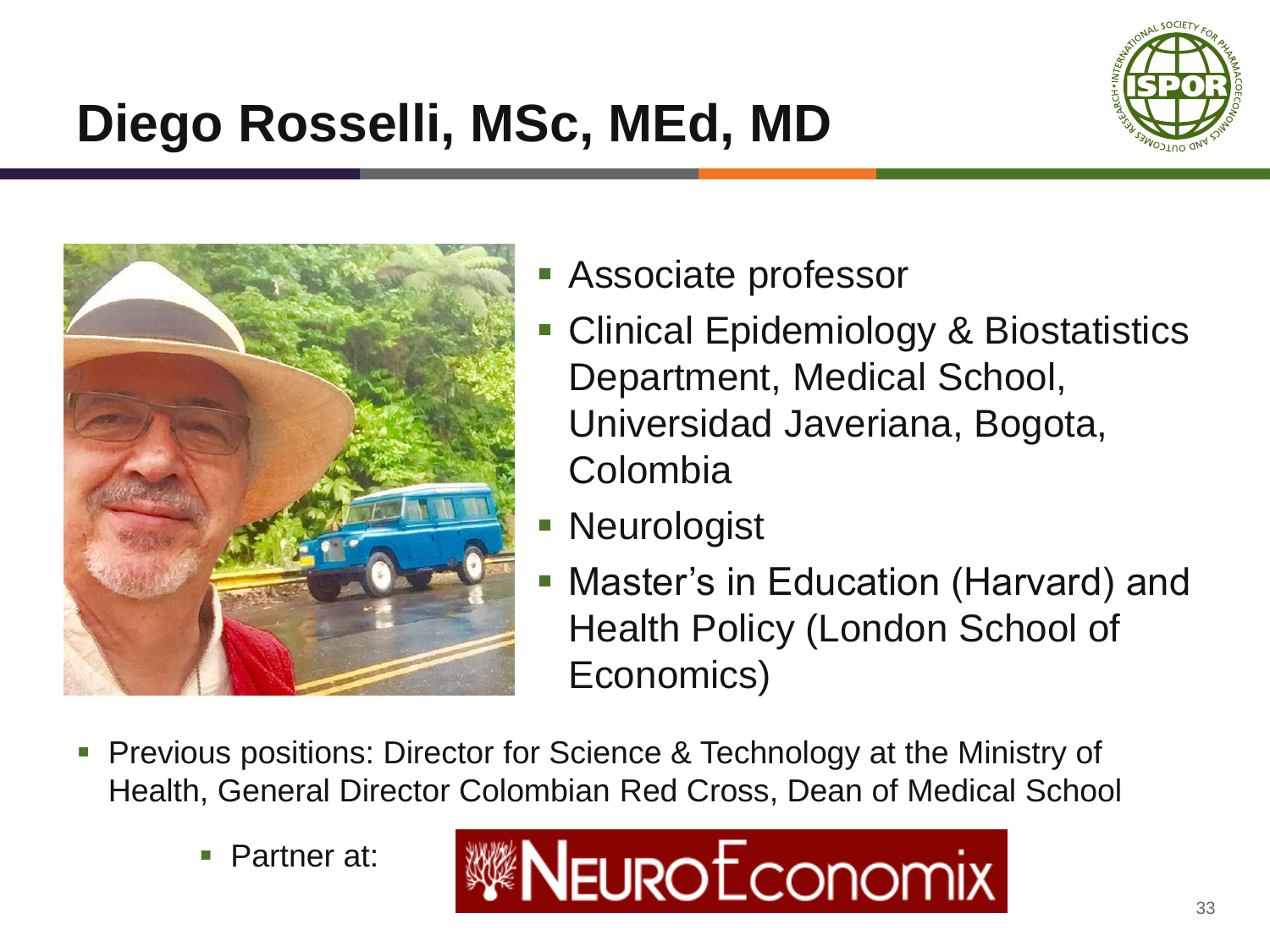

### **Career Advice, Latin America**



- 19 countries
- 630 million
- GDP of USD 5.6 billion (2014)

Health expenditure around 7% of GDP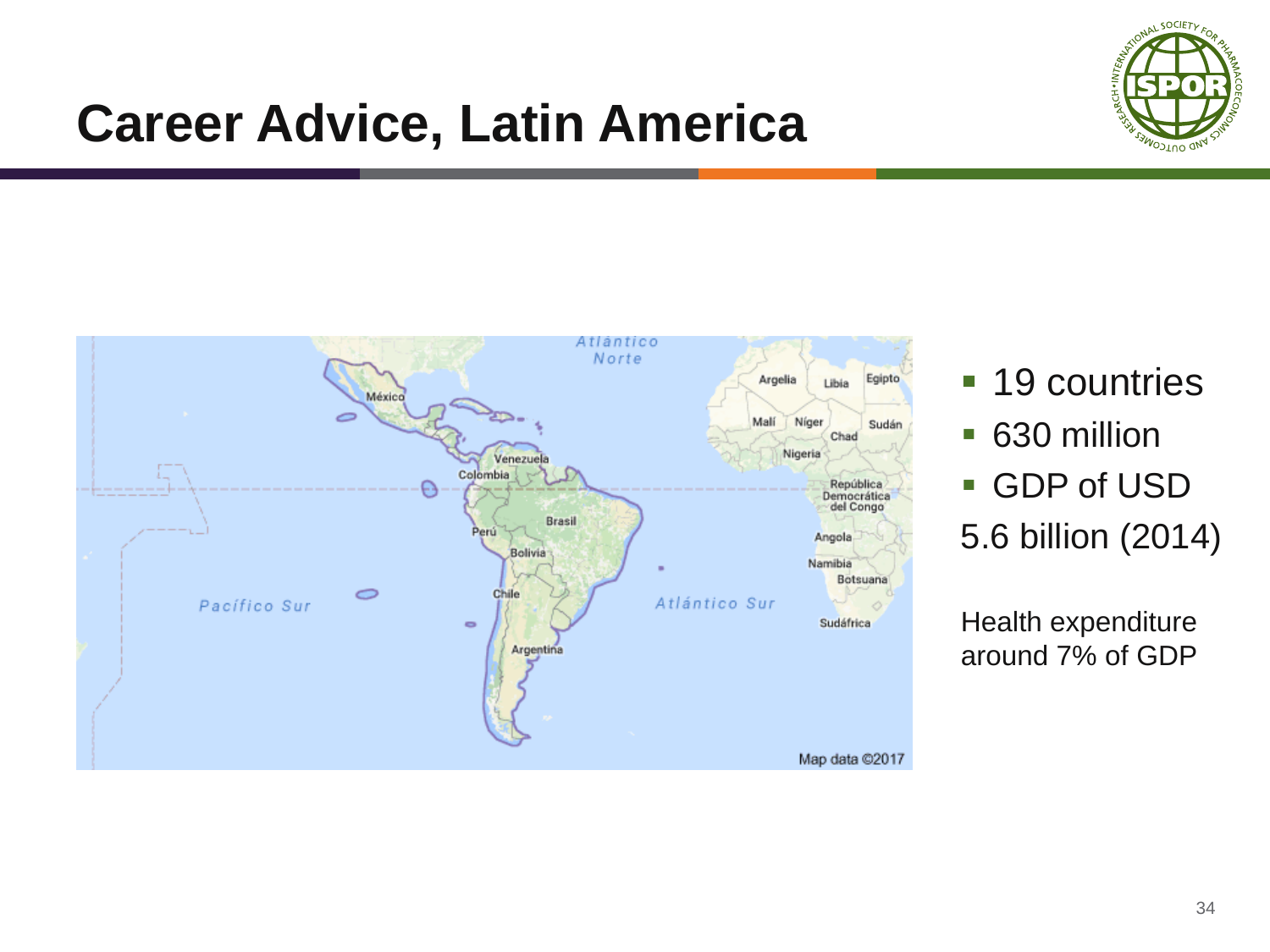#### **Career Advice, Latin America**



# **Portuguese** Spanish

**ISPOR 6TH LATIN AMERICA CONFERENCE** 15-17 SEPTEMBER 2017 HOTEL TRANSAMÉRICA SÃO PAULO **SÃO PAULO, BRAZIL** 

Driving Better Health Outcomes Through Stakeholder Engagement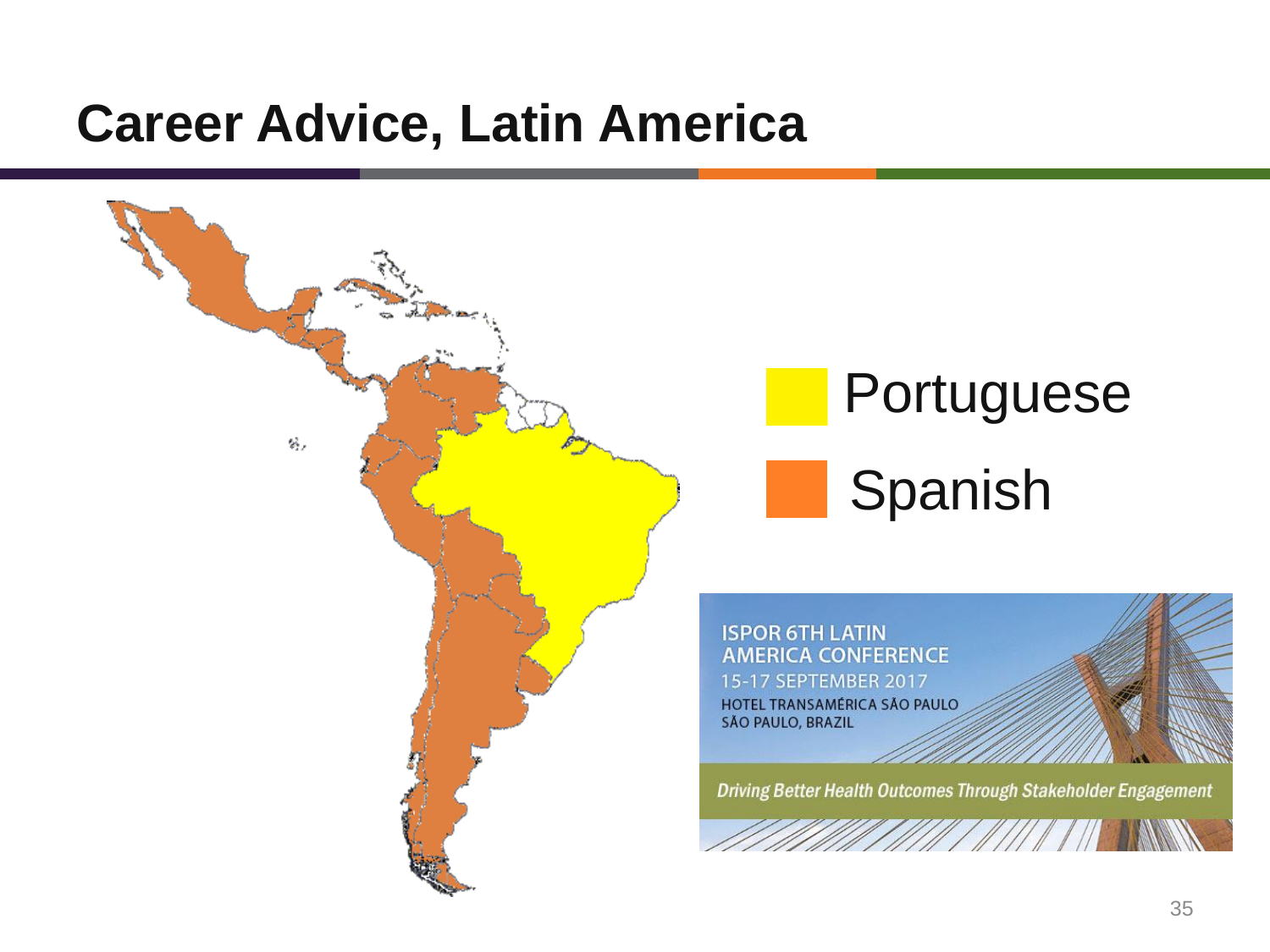

- No two countries are the same.
- **Diversity is the rule.**
- **There will be many people influencing decision-making.**
- **Language (Spanish, Portuguese) may be a barrier.**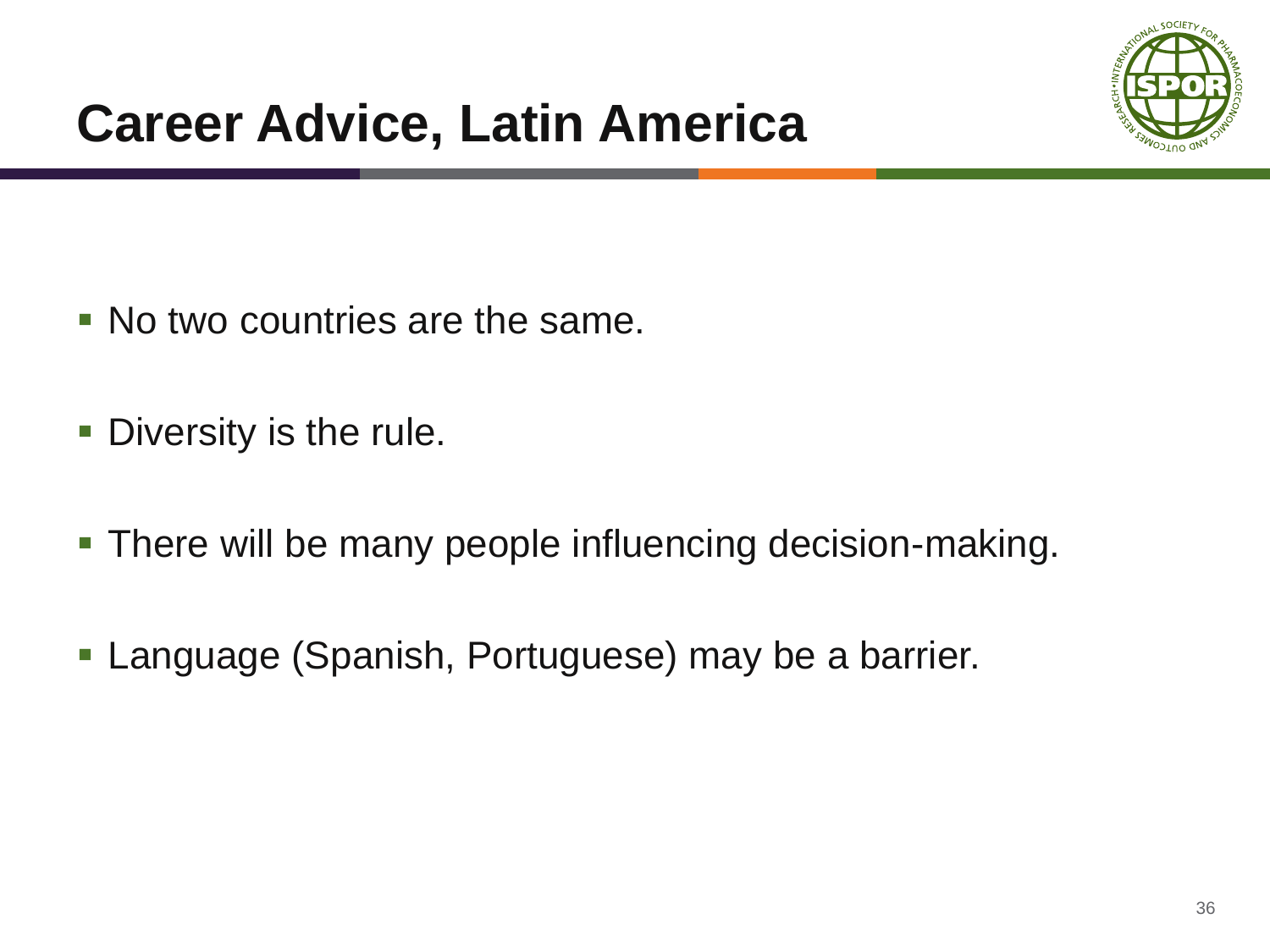

- Local connections are essential (local expert panel)...
- …but foreigners make the best prophets
- Specializing in one technique (or one field of knowledge) is not advised.
- **Building confidence is the only way to survive.**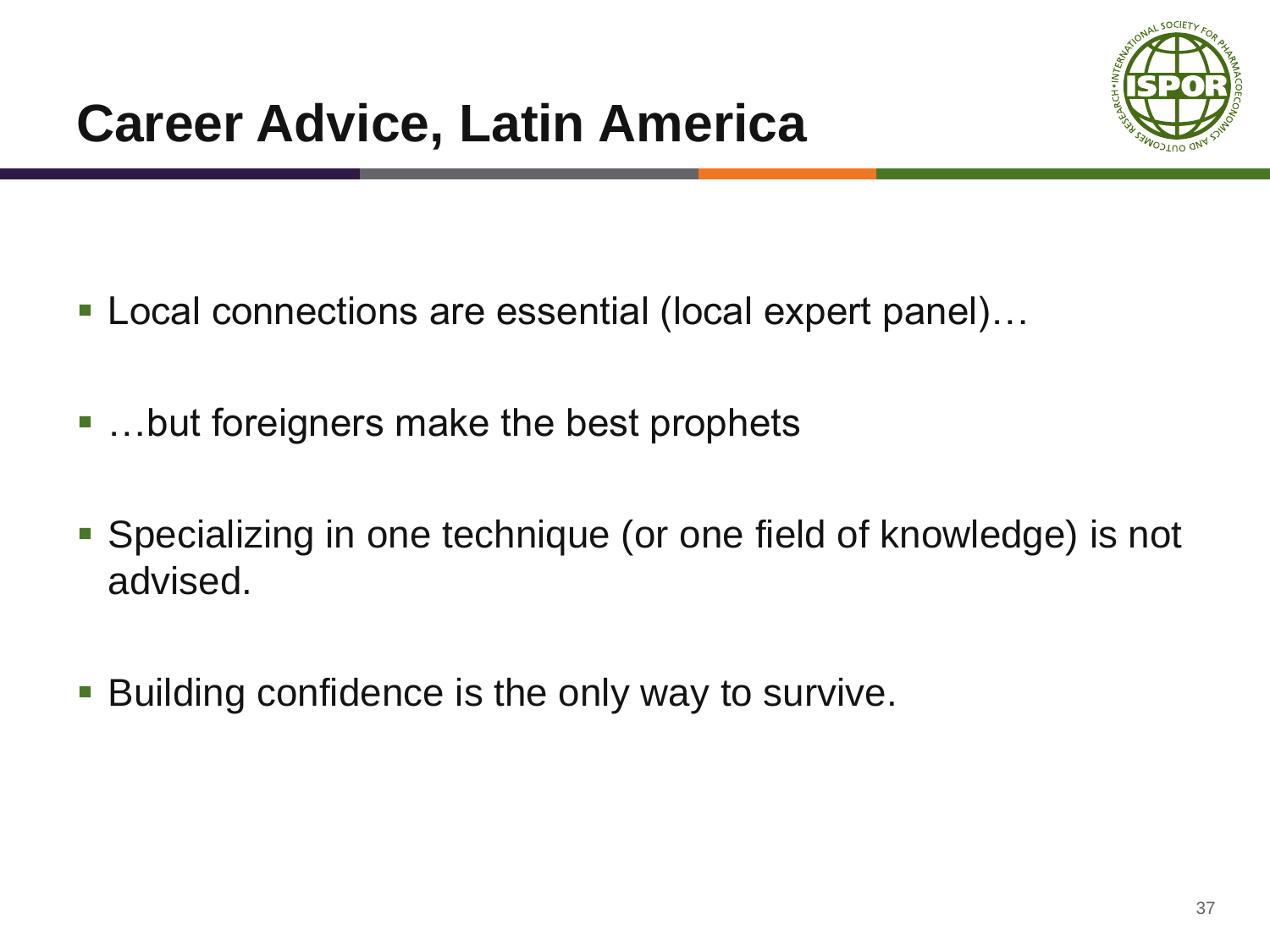### **Career Advice, Latin America**



Joan Mendivil Director, Global Health Economics, **Outcomes Research and Epidemiology** (GHEORE) University of Cambridge Zug, Canton of Zug, Switzerland · Más de 500&



Rodrigo DeAntonio Director Epidemiology & Health Outcomes for LATAM Vaccines at GSK Panamá · Más de 500 la

**Enviar mensaje** 

Specialties: Epidemiology - Health Economics -Pharmacovigilance -...



Carolina Valle International Product Manager, Juva Santé (URGO group) **EDHEC Business School** París y alrededores, Francia • 327&



Juan David Rueda PhD candidate Pharmaceutical Health Services Research UMB University of Maryland School of Medicine

Baltimore, Maryland · Más de 500&



Rafael Alfonso Improving Healthcare decision-making using Real World Evidence, Value & Technology Entrepreneur Speaker Innovator

University of Washington Philadelphia y alrededores, Estados Unidos ...